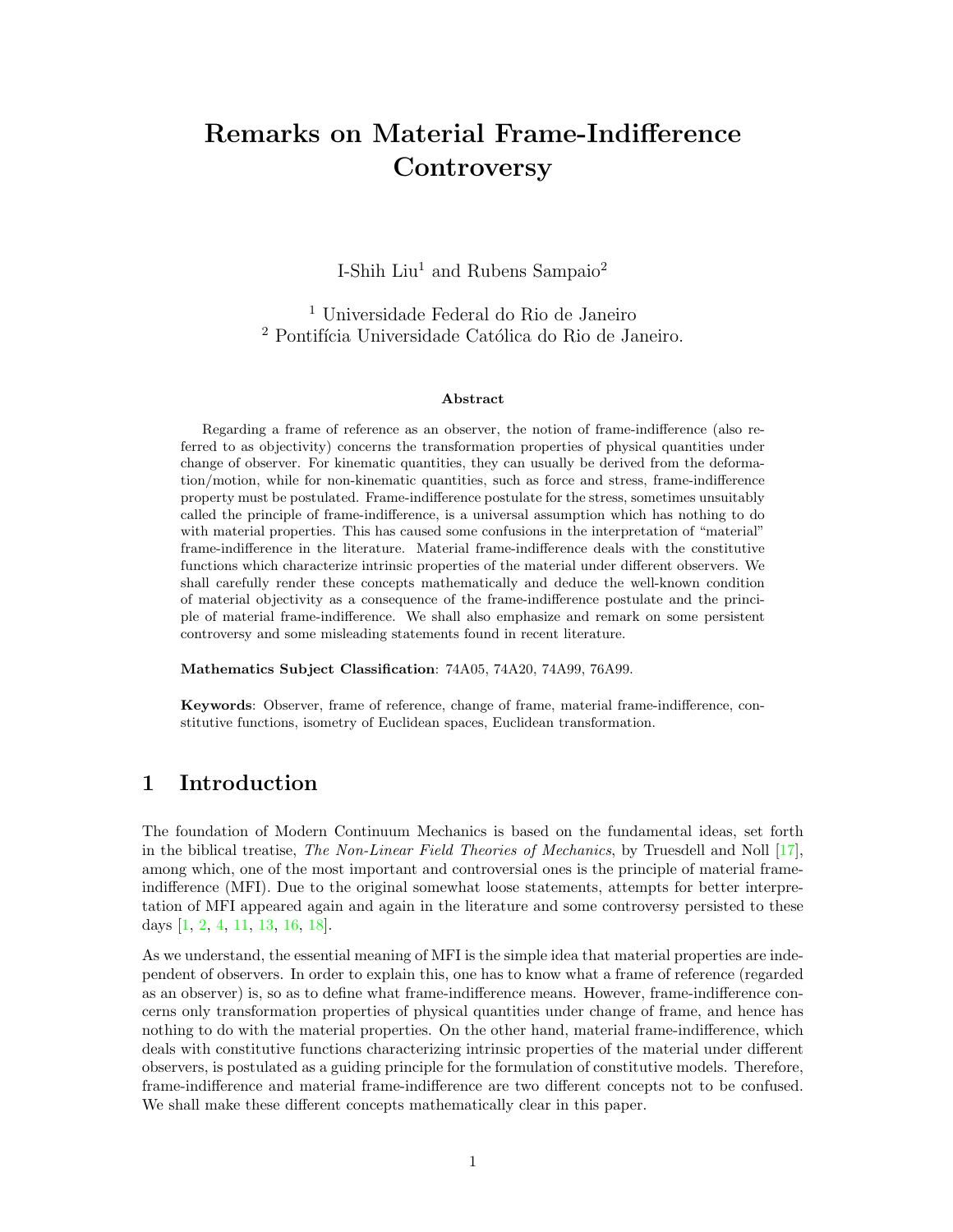A similar version of this paper was included in a conference proceedings [\[8\]](#page-19-6). Nevertheless, the present one has been more carefully refined and it is one of our objective to make additional remarks and comments on some persistent controversy and misleading statements found in recent literature.

Conventional notations now widely used in continuum mechanics textbooks will be followed. For consideration of allowing different observers possibly belong to different Euclidean spaces as sometimes suggested  $([11])$  $([11])$  $([11])$ , our formulations take this into consideration, for which we introduce some notions of isometries in Euclidean spaces with changes in orientation as well as scaling in the Appendix, in which examples are given to justify the rational for such consideration. Please also refer to the Appendix for relevant definitions and notations concerning isometric transformations.

### 2 Frame of reference

The event world  $W$  is a four-dimensional space-time in which physical events occur at some places and certain instants. Let  $\mathcal T$  be the collection of instants and  $\mathcal W_s$  be the placement space of simultaneous events at the instant s, then the neo-classical space-time (Noll  $[12]$ ) can be expressed as the disjoint union of placement spaces of simultaneous events at each instant,

$$
\mathcal{W}=\bigcup_{s\in\mathcal{T}}\mathcal{W}_s\,.
$$

A point  $p_s \in \mathcal{W}$  is called an event, which occurs at the instant s and the place  $p \in \mathcal{W}_s$ . At different instants s and  $\bar{s}$ , the spaces  $\mathcal{W}_s$  and  $\mathcal{W}_{\bar{s}}$  are two disjoint spaces. Thus it is impossible to determine the distance between two non-simultaneous events at  $p_s$  and  $p_{\overline{s}}$  if  $s \neq \overline{s}$ , and hence W is not a product space of space and time. However, it can be set into correspondence with a product space through a frame of reference on W.

Definition. (Frame of reference): A frame of reference is a one-to-one mapping

$$
\phi:\mathcal{W}\to\mathbb{E}\times\mathbb{R},
$$

taking  $p_s \mapsto (\mathbf{x}, t)$ , where R is the space of real numbers and E is a three-dimensional Euclidean space. We shall denote the map taking  $p \mapsto x$  as the map  $\phi_s : \mathcal{W}_s \to \mathbb{E}$ .

In general, the Euclidean spaces of different frames of reference may not be the same. Therefore, for definiteness, we shall denote the Euclidean space of the frame  $\phi$  by  $\mathbb{E}_{\phi}$ , and its translation space by  $\mathbb{V}_{\phi}$ . We assume that  $\mathbb{V}_{\phi}$  is an inner product space.

Of course, there are infinite many frames of reference. Each one of them may be regarded as an *observer*, since it can be depicted as a person taking a snapshot so that the image of  $\phi_s$  is a picture (three-dimensional at least conceptually) of the placements of the events at some instant s, from which the distance between two simultaneous events can be measured. A sequence of events can also be recorded as video clips depicting the change of events in time by an observer.

Now, suppose that two observers are recording the same events with video cameras. In order to compare their video clips regarding the locations and time, they must have a mutual agreement that the clock of their cameras must be synchronized so that simultaneous events can be recognized and since during the recording two observers may move independently while taking pictures with their cameras from different angles, there will be a relative motion, a scaling and a relative orientation between them. We shall make such a consensus among observers explicit mathematically.

Let  $\phi$  and  $\phi^*$  be two frames of reference. They are related by the composite map  $* := \phi^* \circ \phi^{-1}$ ,

 $\ast: \mathbb{E}_{\phi} \times \mathbb{R} \to \mathbb{E}_{\phi^*} \times \mathbb{R}, \text{ taking } (\boldsymbol{x}, t) \mapsto (\boldsymbol{x}^*, t^*),$ 

where  $(x, t)$  and  $(x^*, t^*)$  are the position and time of the same event observed by  $\phi$  and  $\phi^*$  simultaneously. In general  $\mathbb{E}_{\phi}$  and  $\mathbb{E}_{\phi^*}$  are different Euclidean spaces. Physically, not any change of frame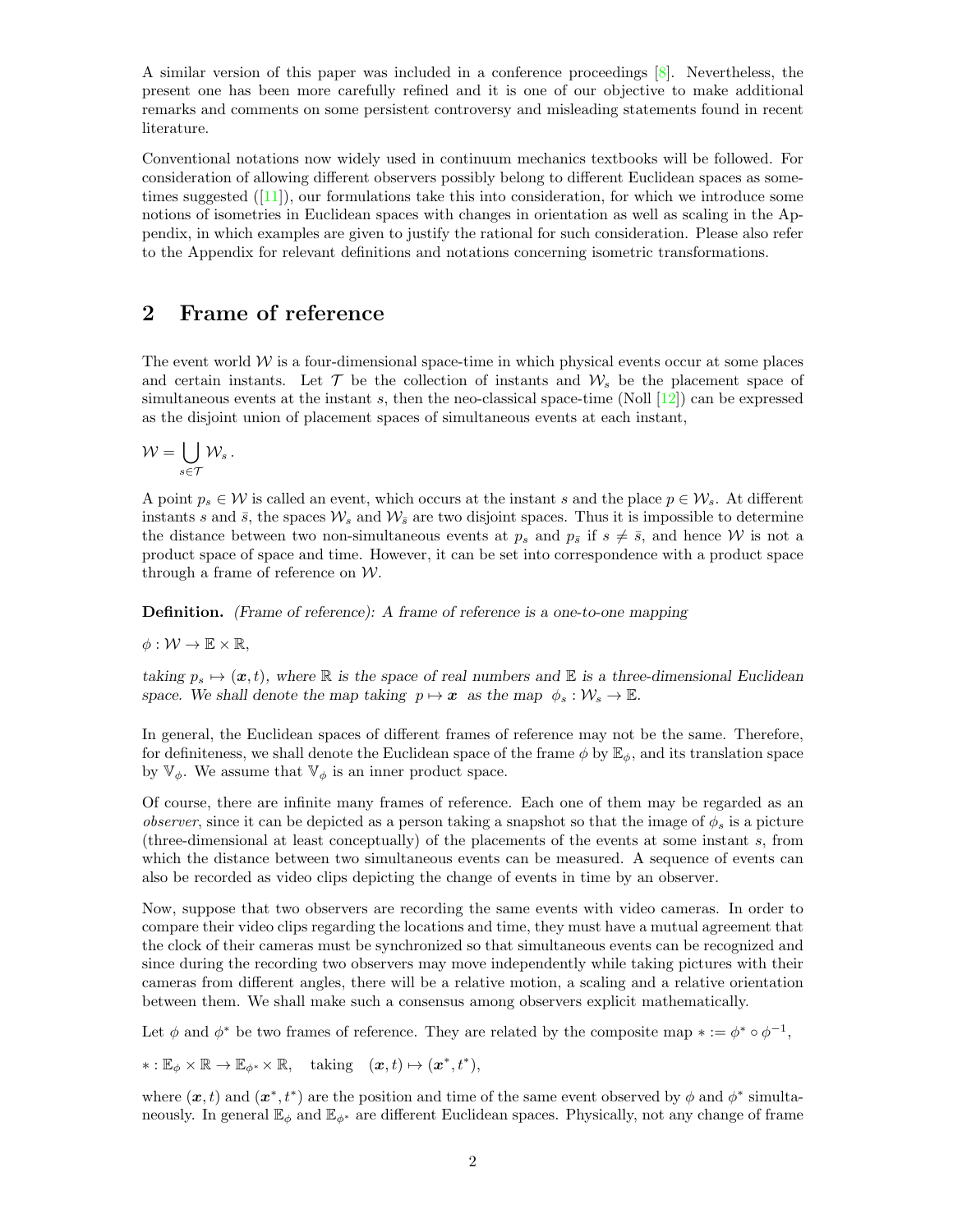

<span id="page-2-0"></span>Figure 1: A change of frame

would be of our concern as long as we are interested in establishing a consensus among observers, which should require preservation of distance between simultaneous events and time interval as well as the sense of time.

**Definition.** (Euclidean change of frame): A change of frame (observer) from  $\phi$  to  $\phi^*$  taking  $(\boldsymbol{x}, t) \mapsto (\boldsymbol{x}^*, t^*)$ , is an isometry of space and time given by

$$
x^* = Q(t)(x - x_0) + c^*(t), \qquad t^* = t + a,
$$
\n(1)

for some constant time difference  $a \in \mathbb{R}$ , some relative translation  $c^* : \mathbb{R} \to \mathbb{E}_{\phi^*}$  with respect to the reference point  $x_0 \in \mathbb{E}_{\phi}$  and some isometric transformation  $\mathcal{Q} : \mathbb{R} \to \mathcal{O}(\mathbb{V}_{\phi}, \mathbb{V}_{\phi^*}).$ 

We have denoted  $\mathcal{O}(\mathbb{V}_{\phi}, \mathbb{V}_{\phi^*}) = \{ \mathcal{Q} \in \mathcal{L}(\mathbb{V}_{\phi}, \mathbb{V}_{\phi^*}) : ||\mathcal{Q}u||_{\mathbb{V}_{\phi^*}} = ||u||_{\mathbb{V}_{\phi}}, \ \forall u \in \mathbb{V}_{\phi} \}.$  Euclidean changes of frame will often be called changes of frame for simplicity, since they are the only changes of frame among consenting observers of our concern for the purpose of discussing frame-indifference in continuum mechanics.

All consenting observers form an equivalent class, denoted by  $\mathfrak{E}$ , among the set of all observers, i.e., for any  $\phi, \phi^* \in \mathfrak{E}$ , there exists a Euclidean change of frame from  $\phi \to \phi^*$ . From now on, only classes of consenting observers will be considered. Therefore, any observer, would mean any observer in some  $\mathfrak{E}$ , and a change of frame, would mean a Euclidean change of frame.

### 3 Motion and deformation

In the space-time, a physical event is represented by its placement at a certain instant so that it can be observed in a frame of reference. Let a body  $\mathcal B$  be a set of material points.

**Definition.** (Configuration): Let  $\xi : \mathcal{B} \to \mathcal{W}_t$  be a placement of the body  $\mathcal{B}$  at the instant t, and let  $\phi$  be a frame of reference, then the composite map  $\xi_{\phi_t} := \phi_t \circ \xi$ ,

 $\xi_{\phi_t} : \mathcal{B} \to \mathbb{E}_{\phi}$ 

is called a configuration of the body  $\beta$  at the instant t in the frame  $\phi$ .

A configuration thus identifies the body with a region in the Euclidean space of the observer. In this sense, the motion of a body can be viewed as a continuous sequence of events such that at any instant t, the placement of the body  $\mathcal{B}$  in  $\mathcal{W}_t$  is a one-to-one mapping

$$
\chi_t : \mathcal{B} \to \mathcal{W}_t,
$$

and the composite mapping  $\chi_{\phi_t} := \phi_t \circ \chi_t$ ,

$$
\chi_{\phi_t} : \mathcal{B} \to \mathbb{E}_{\phi}, \qquad \mathbf{x} = \chi_{\phi_t}(p) = \phi_t(\chi_t(p)), \quad p \in \mathcal{B},
$$

is the configuration of the body in the motion  $\chi_t$ . Let  $\mathcal{B}_{\chi_t} := \chi_{\phi_t}(\mathcal{B}) \subset \mathbb{E}_{\phi}$  (see the right part of Figure [2\)](#page-3-0). The motion can then be regarded as a sequence of configurations of  $\beta$  in time,  $X_{\phi} = \{X_{\phi_t}, t \in \mathbb{R} \mid X_{\phi_t} : \mathcal{B} \to \mathbb{E}_{\phi}\}.$  We can also express a motion as

$$
\chi_{\phi}: \mathcal{B} \times \mathbb{R} \to \mathbb{E}_{\phi}, \qquad \mathbf{x} = \chi_{\phi}(p, t) = \chi_{\phi_t}(p), \quad p \in \mathcal{B}.
$$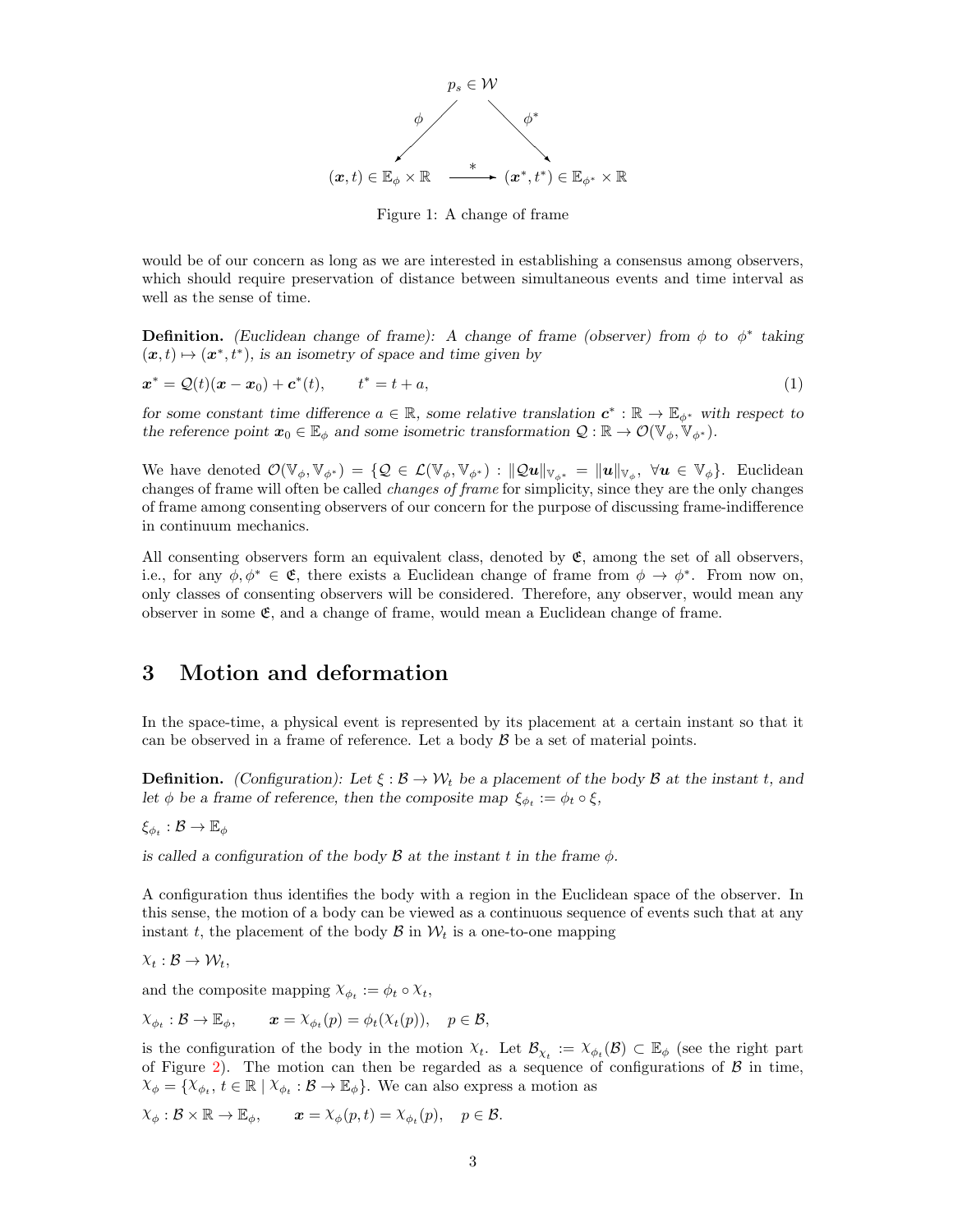Note that in our discussions, we have been using  $t \in \mathbb{R}$  as the time in the frame  $\phi$  corresponding to the instant  $s \in \mathcal{T}$  with  $s = t$  for simplicity without loss of generality.



<span id="page-3-0"></span>Figure 2: Motion  $\chi_{\phi_t}$ , reference configuration  $\kappa_{\phi}$  and deformation  $\chi_{\kappa_{\phi}}(\cdot, t)$ 

#### Reference configuration

We regard a body  $\beta$  as a set of material points. Although it is possible to endow the body as a manifold with a differentiable structure and topology for doing mathematics on the body, to avoid such mathematical subtleties, usually a particular configuration is chosen as reference (see the left part of Figure [2\)](#page-3-0),

$$
\kappa_{\phi}: \mathcal{B} \to \mathbb{E}_{\phi}, \qquad \mathbf{X} = \kappa_{\phi}(p), \qquad \mathcal{B}_{\kappa} := \kappa_{\phi}(\mathcal{B}) \subset \mathbb{E}_{\phi},
$$

so that the motion at an instant  $t$  is a one-to-one mapping

$$
\chi_{\kappa_\phi}(\cdot,t):\mathcal{B}_\kappa\to\mathcal{B}_{\chi_t},\qquad \pmb{x}=\chi_{\kappa_\phi}(\pmb{X},t)=\chi_{\phi_t}(\kappa_\phi^{-1}(\pmb{X})),\quad \pmb{X}\in\mathcal{B}_\kappa,
$$

from a region into another region in the same Euclidean space  $\mathbb{E}_{\phi}$  for which topology and differentiability are well defined. This mapping is called a *deformation* from  $\kappa$  to  $\chi_t$  in the frame  $\phi$  and a motion is then a sequence of deformations in time.

For the reference configuration  $\kappa_{\phi}$ , there is some instant, say  $t_0$ , at which the reference placement of the body is chosen,  $\kappa : \mathcal{B} \to \mathcal{W}_{t_0}$  (see Figure [2\)](#page-3-0). On the other hand, the choice of a reference configuration is arbitrary, and it is not necessary that the body should actually occupy the reference place in its motion under consideration. Nevertheless, in most practical problems,  $t_0$  is usually taken as the initial time of the motion.

### 4 Frame-indifference

The change of frame [\(1\)](#page-2-0) gives rise to a linear mapping on the translation space, in the following way: Let  $u(\phi) = x_2 - x_1 \in V_{\phi}$  be the difference vector of  $x_1, x_2 \in \mathbb{E}_{\phi}$  in the frame  $\phi$ , and  $u(\phi^*) = x_2^* - x_1^* \in V_{\phi^*}$  be the corresponding difference vector in the frame  $\phi^*$ , then from [\(1\)](#page-2-0), it follows immediately that

$$
\mathbf{u}(\phi^*) = \mathcal{Q}(t)\mathbf{u}(\phi),
$$

where  $\mathcal{Q}(t) \in \mathcal{O}(\mathbb{V}_{\phi}, \mathbb{V}_{\phi^*})$  is the isometric transformation associated with the change of frame  $\phi \rightarrow \phi^*$ .

Any vector quantity in  $\mathbb{V}_{\phi}$ , which has this transformation property, is said to be objective with respect to Euclidean transformations. This concept of objectivity can be generalized to any tensor spaces of  $\mathbb{V}_{\phi}$ .

Let

$$
s: \mathfrak{E} \to \mathbb{R}, \qquad \mathbf{u}: \mathfrak{E} \to \mathbb{V}_{\mathfrak{E}}, \qquad T: \mathfrak{E} \to \mathbb{V}_{\mathfrak{E}} \otimes \mathbb{V}_{\mathfrak{E}},
$$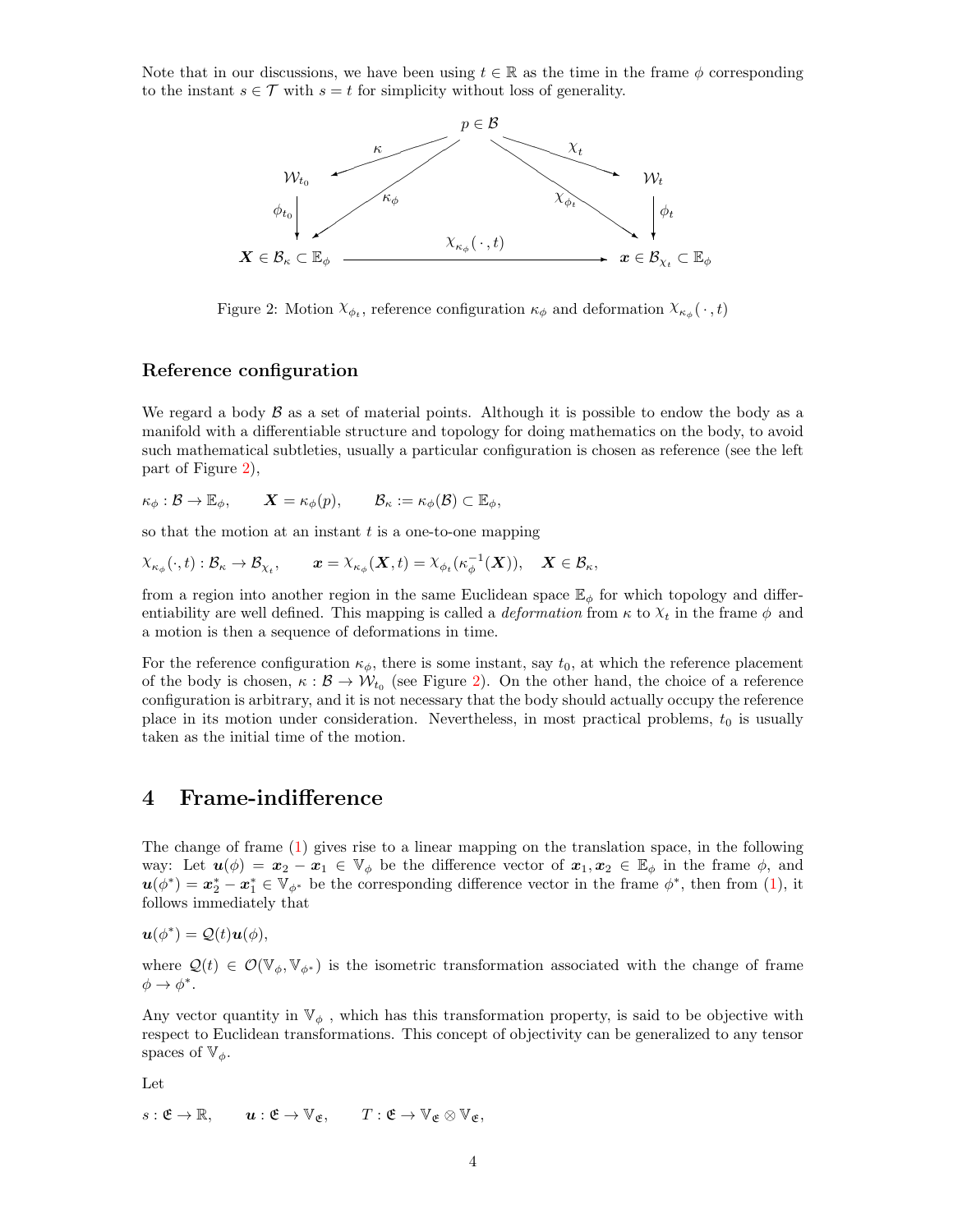where  $\mathfrak{E}$  is the Euclidean class of frames of reference and  $\mathbb{V}_{\mathfrak{E}} = {\mathbb{V}_{\phi}: \phi \in \mathfrak{E}}$ . They are scalar, vector and (second order) tensor *observable* quantities respectively. We call  $f(\phi)$  the value of the quantity f observed in the frame  $\phi$ .

**Definition.** (Frame-indifference): Relative to a change of frame from  $\phi$  to  $\phi^*$ , the observables s,  $u$  and  $T$  are called frame-indifferent (or objective) scalar, vector and tensor quantities respectively, if they satisfy the following transformation properties:

 $s(\phi^*) = s(\phi),$  $u(\phi^*) = \mathcal{Q}(t) u(\phi),$  $T(\phi^*) = \mathcal{Q}(t) T(\phi) \mathcal{Q}(t)^\top,$ 

where  $\mathcal{Q}(t) \in \mathcal{O}(\mathbb{V}_{\phi}, \mathbb{V}_{\phi^*})$  is the isometric transformation of the change of frame from  $\phi$  to  $\phi^*$ .

More precisely, they are also said to be frame-indifferent with respect to Euclidean transformations or simply Euclidean objective. For simplicity, we often write  $f = f(\phi)$  and  $f^* = f(\phi^*)$ .

#### <span id="page-4-0"></span>Transformation properties of motion

Let  $\chi_{\phi}$  be a motion of the body in the frame  $\phi$ , and  $\chi_{\phi^*}$  be the corresponding motion in  $\phi^*$ ,

$$
\boldsymbol{x} = \lambda_{\phi}(p, t), \quad \boldsymbol{x}^* = \lambda_{\phi^*}(p, t^*), \quad p \in \mathcal{B}.
$$

Then from [\(1\)](#page-2-0), we have

$$
\chi_{\phi^*}(p, t^*) = \mathcal{Q}(t) \big( \chi_{\phi}(p, t) - \boldsymbol{x}_o \big) + \boldsymbol{c}^*(t), \quad p \in \mathcal{B},
$$

from which, one can easily show that the velocity and the acceleration are not objective quantities,

$$
\begin{aligned} \dot{x}^* &= \mathcal{Q}\dot{x} + \dot{\mathcal{Q}}(x - x_o) + \dot{c}^*,\\ \ddot{x}^* &= \mathcal{Q}\ddot{x} + 2\dot{\mathcal{Q}}\dot{x} + \ddot{\mathcal{Q}}(x - x_0) + \ddot{c}^*. \end{aligned} \tag{2}
$$

A change of frame [\(1\)](#page-2-0) with constant  $Q$  and  $c^*(t) = c_0 + c_1t$ , for constant  $c_0$  and  $c_1$  (so that  $\dot{Q} = 0$  and  $\ddot{c}^* = 0$ , is called a *Galilean transformation*. Therefore, from [\(2\)](#page-4-0) we conclude that the acceleration is not Euclidean objective but it is objective with respect to Galilean transformation. Moreover, it also shows that the velocity is neither a Euclidean nor a Galilean objective vector quantity.

#### <span id="page-4-1"></span>Transformation properties of deformation gradient

Let  $\kappa : \mathcal{B} \to \mathcal{W}_{t_0}$  be a reference placement of the body at some instant  $t_0$  (see Figure [3\)](#page-5-0), then

$$
\kappa_{\phi} = \phi_{t_0} \circ \kappa \quad \text{and} \quad \kappa_{\phi^*} = \phi_{t_0}^* \circ \kappa \tag{3}
$$

are the corresponding reference configurations of  $\beta$  in the frames  $\phi$  and  $\phi^*$  at the same instant, and

$$
\mathbf{X} = \kappa_{\phi}(p), \quad \mathbf{X}^* = \kappa_{\phi^*}(p), \quad p \in \mathcal{B}.
$$

Let us denote by  $\gamma = \kappa_{\phi^*} \circ \kappa_{\phi}^{-1}$  the change of reference configuration from  $\kappa_{\phi}$  to  $\kappa_{\phi^*}$  in the change of frame, then it follows from [\(3\)](#page-4-1) that  $\gamma = \phi_{t_0}^* \circ \phi_{t_0}^{-1}$  and by [\(1\)](#page-2-0), we have

$$
\mathbf{X}^* = \gamma(\mathbf{X}) = \mathcal{Q}(t_0)(\mathbf{X} - \mathbf{x}_o) + \mathbf{c}^*(t_0). \tag{4}
$$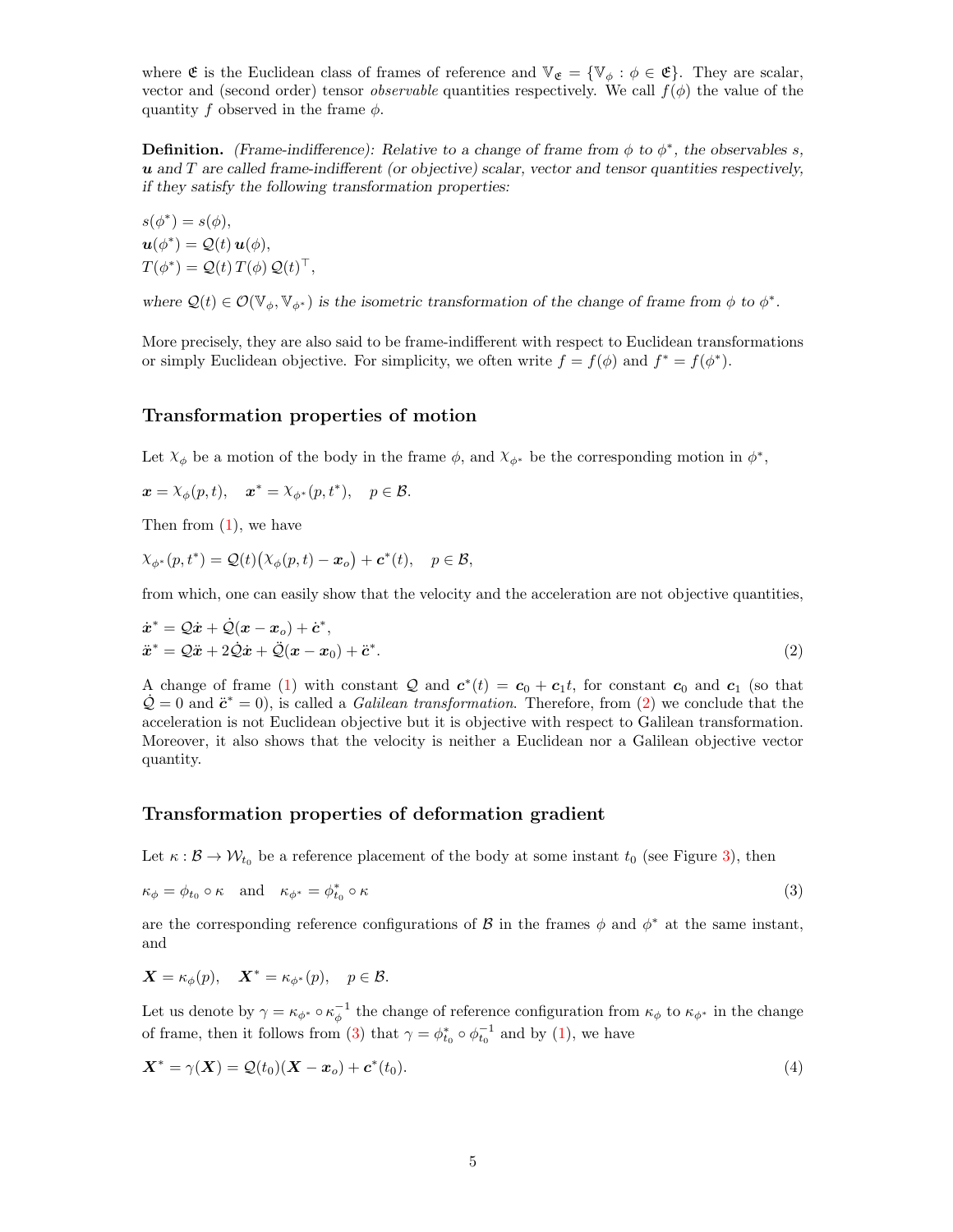

<span id="page-5-0"></span>Figure 3: Reference configurations  $\kappa_{\phi}$  and  $\kappa_{\phi^*}$  in the change of frame from  $\phi$  to  $\phi^*$ 

On the other hand, the motion in referential description relative to the change of frame is given by  $\mathbf{x} = \chi_{\kappa}(\mathbf{X}, t)$  and  $\mathbf{x}^* = \chi_{\kappa^*}(\mathbf{X}^*, t^*)$ . Hence from [\(1\)](#page-2-0), we have

$$
\chi_{\kappa^*}(\mathbf{X}^*,t^*) = \mathcal{Q}(t)(\chi_{\kappa}(\mathbf{X},t) - \mathbf{x}_o) + \mathbf{c}^*(t).
$$

Therefore we obtain for the deformation gradients,  $F = \nabla_{\mathbf{X}} \chi_{\kappa}$  in the frame  $\phi$  and  $F^* = \nabla_{\mathbf{X}^*} \chi_{\kappa^*}$ in the frame  $\phi^*$ , by the chain rule and the use of  $(4)$ ,

 $F^*(\mathbf{X}^*, t^*) = \mathcal{Q}(t) F(\mathbf{X}, t) \mathcal{Q}(t_0)^\top$ , or simply  $F^* = \mathcal{Q} F \mathcal{Q}_0^\top$  $, \t\t(5)$ 

where  $\mathcal{Q}_0 = \mathcal{Q}(t_0)$  is the isometric transformation due to the change of frame at the instant  $t_0$ when the reference configuration is chosen.

**Remark 1.** The transformation property [\(5\)](#page-5-0) stands in contrast to  $F^* = \mathcal{Q}F$ , the widely used formula which is obtained "provided that the reference configuration is unaffected by the change of frame" as usually implicitly assumed (see  $\left[17\right]$  p. 308), so that  $\mathcal{Q}_0$  reduces to the identity transformation. On the other hand, the transformation property  $F^* = QFQ_0^{\top}$  has also been derived elsewhere in the literature ([\[10\]](#page-19-8),[\[15\]](#page-19-9) Sec. 2.2.8).  $\Box$ 

Remark 2. Keep in mind that a configuration is a placement of a body *relative* to a frame of reference and any reference configuration is not an exception. Therefore, to say that the "reference configuration is unaffected by the change of frame" is at best an assumption  $(2)$  Sec. 20.1). Oftentimes, in order to justify this assumption, it is remarked that since the transformation  $\mathcal{Q}(t)$ in the change of frame can be chosen arbitrarily, one may presume that at some instant  $t_0$  it is an identity transformation. This argument may seem quite enticing, however, it cannot be valid when Q is simply a constant transformation as in the case of Galilean change of frame.

On the other hand, two consenting observers cannot independently choose their reference configurations, because they must choose the configuration of the body at the same instant of their respective frames of reference (see discussions in  $[5, 11]$  $[5, 11]$  $[5, 11]$ ).  $\Box$ 

# <span id="page-5-1"></span>5 Galilean invariance of balance laws

In classical mechanics, Newton's first law, often known as the law of inertia, is essentially a definition of inertial frame.

Definition. (Inertial frame): A frame of reference is called an inertial frame if, relative to it, the velocity of a body remains constant unless the body is acted upon by an external force.

We present the first law in this manner in order to emphasize that the existence of inertial frames is essential for the formulation of Newton's second law, which asserts that relative to an inertial frame, the equation of motion takes the simple form: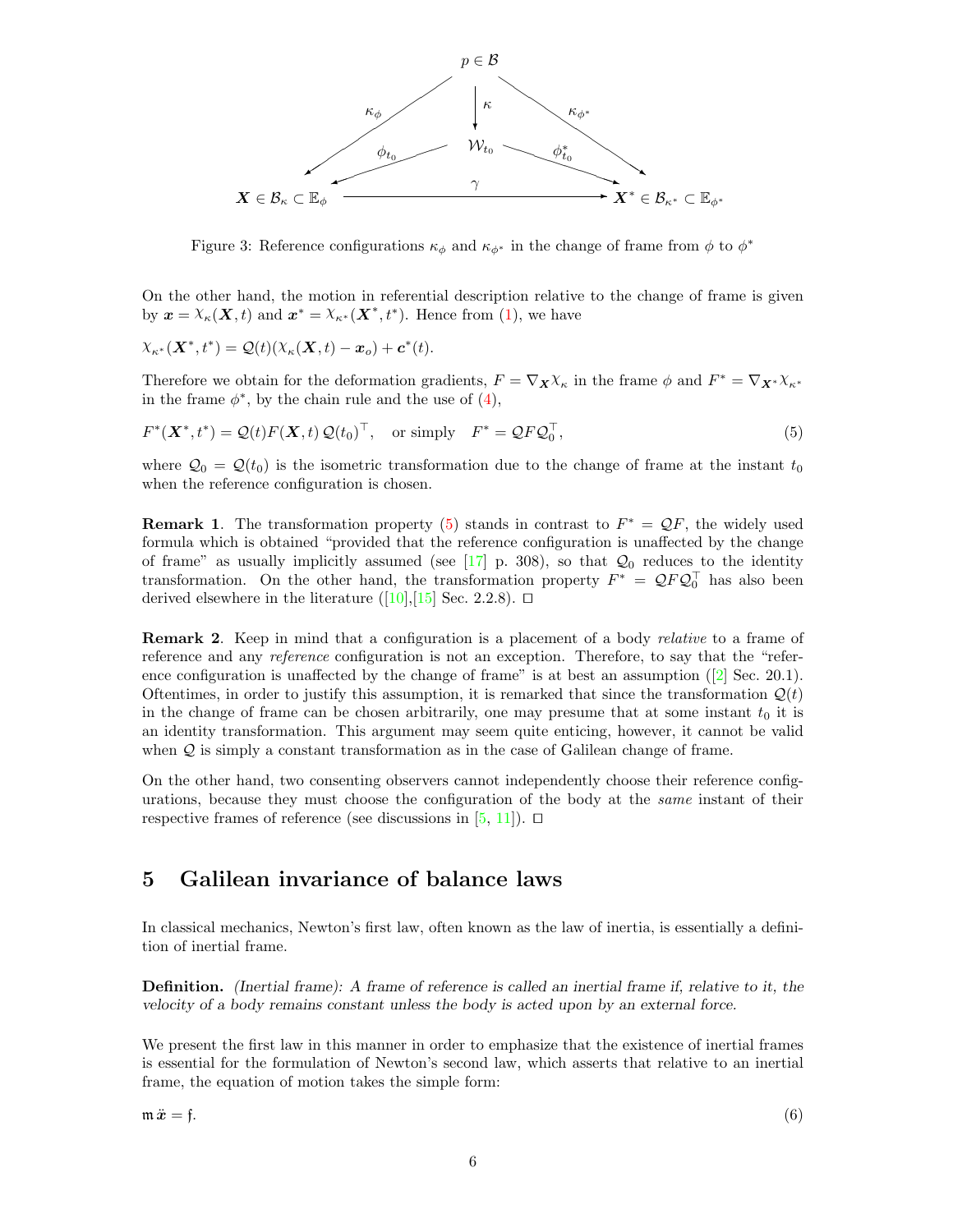Now, we shall assume that there is an inertial frame  $\phi_0 \in \mathfrak{E}$ , for which the equation of motion of a particle is given by  $(6)$ , and we are interested in how the equation is transformed under a change of frame.

Unlike the acceleration, transformation properties of non-kinematic quantities cannot be deduced theoretically. Instead, for the mass m and the force f, it is conventionally postulated that they are Euclidean objective scalar and vector quantities respectively, so that for any change from  $\phi_0$  to  $\phi^* \in \mathfrak{E}$  given by [\(1\)](#page-2-0), we have

$$
\mathfrak{m}^*=\mathfrak{m},\qquad \mathfrak{f}^*=\mathcal{Q}\,\mathfrak{f},
$$

which together with  $(2)$ , by multiplying  $(6)$  with  $\mathcal{Q}$ , we obtain the equation of motion in the (non-inertial) frame  $\phi^*$ ,

$$
\mathfrak{m}^*\ddot{x}^* = \mathfrak{f}^* + \mathfrak{m}^*\mathfrak{i}^*,\tag{7}
$$

where  $i^*$  is called the inertial force given by

$$
i^* = \ddot{c}^* + 2\Omega(\dot{x}^* - \dot{c}^*) + (\dot{\Omega} - \Omega^2)(x^* - c^*),
$$

where  $\Omega = \dot{Q} Q^{\top} : \mathbb{R} \to L(\mathbb{V}_{\phi^*})$  is called the spin tensor of the frame  $\phi^*$  relative to the inertial frame  $\phi_0$ .

Note that the inertial force vanishes if the change of frame  $\phi_0 \to \phi^*$  is a Galilean transformation, i.e.,  $\dot{Q} = 0$  and  $\ddot{c}^* = 0$ , and hence the equation of motion in the frame  $\phi^*$  also takes the simple form,

 $m^*\ddot{x}^* = \mathfrak{f}^*,$ 

which implies that the frame  $\phi^*$  is also an inertial frame.

Therefore, any frame of reference obtained from a Galilean change of frame from an inertial frame is also an inertial frame. Hence, all inertial frames form an equivalent class  $\mathfrak{G}$ , such that for any  $\phi, \phi^* \in \mathfrak{G}$ , the change of frame  $\phi \to \phi^*$  is a Galilean transformation. The Galilean class  $\mathfrak{G}$  is a subclass of the Euclidean class  $\mathfrak{E}$ .

Remark 3. Since Euclidean change of frame is an equivalence relation, it decomposes all frames of reference into disjoint equivalence classes, i.e., Euclidean classes as we previously called. However, the existence of an inertial frame which is essential in establishing dynamic laws in mechanics, leads to a special choice of Euclidean class of interest.

Let  $\mathfrak E$  be the Euclidean class which contains an inertial frame. Since different Euclidean classes are not related by any Euclidean transformation, hence, nor by any Galilean transformation, it is obvious that the Euclidean class  $\mathfrak{E}$  is the only class containing the subclass  $\mathfrak{G}$  of all inertial frames. Consequently, from now on, the only Euclidean class of interest for further discussions, is the one, denoted by  $\mathfrak{E}$ , containing Galilean class of all inertial frames.  $\Box$ 

In short, we can assert that physical laws, like the equation of motion, are in general not (Euclidean) frame-indifferent. Nevertheless, the equation of motion is Galilean frame-indifferent, under the assumption that mass and force are frame-indifferent quantities. This is usually referred to as Galilean invariance of the equation of motion.

Motivated by classical mechanics, the balance laws of mass, linear momentum, and energy for deformable bodies,

$$
\dot{\rho} + \rho \operatorname{div} \dot{\mathbf{x}} = 0,\n\rho \ddot{\mathbf{x}} - \operatorname{div} T = \rho \mathbf{b},\n\rho \dot{\varepsilon} + \operatorname{div} \mathbf{q} - T \cdot \operatorname{grad} \dot{\mathbf{x}} = \rho r,
$$
\n(8)

in an inertial frame are required to be invariant under Galilean transformation. Since two inertial frames are related by a Galilean transformation, it means that the equations [\(8\)](#page-5-1) should hold in the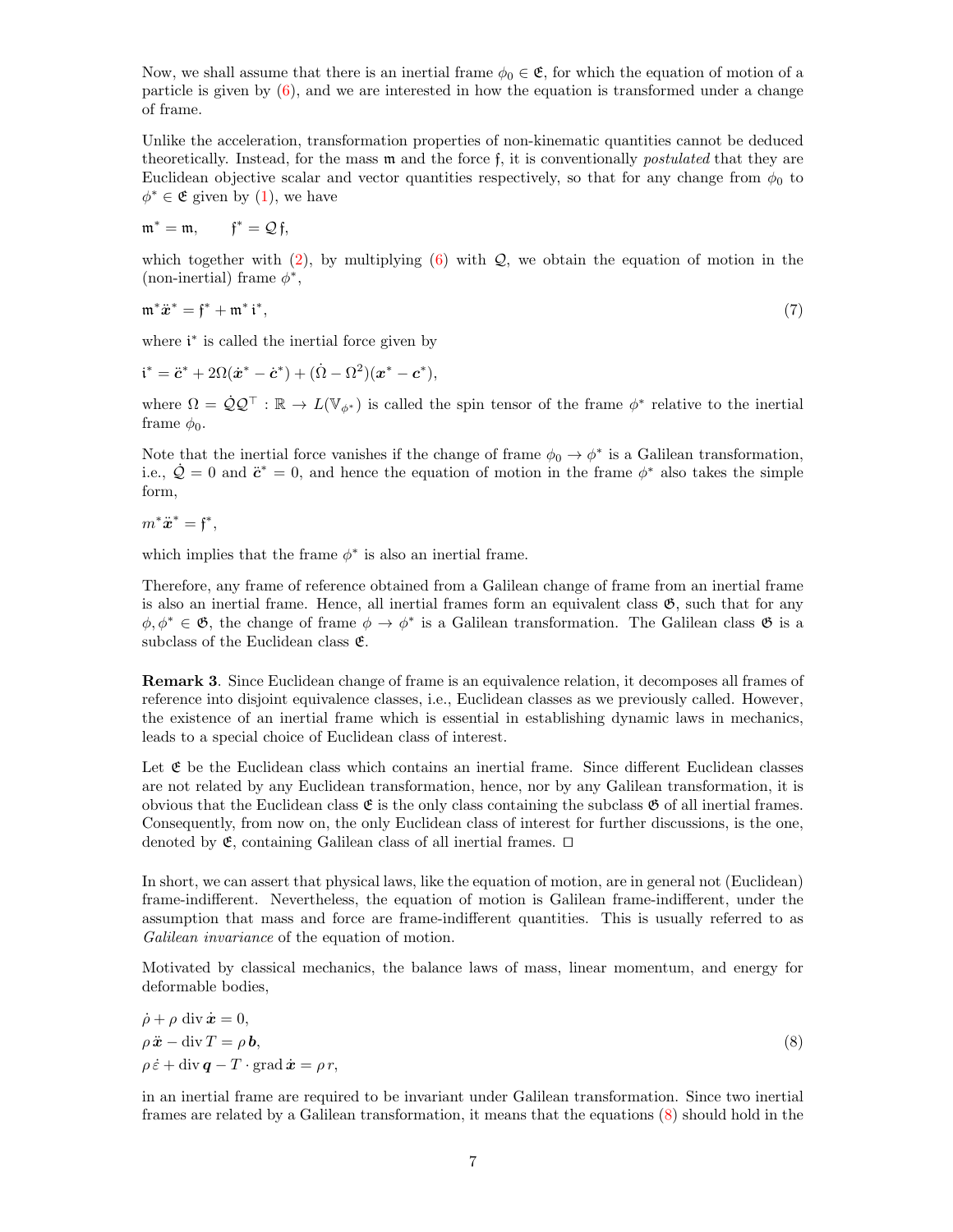same form in any inertial frame. In particular, the balance of linear momentum takes the forms in the inertial frames  $\phi, \phi^* \in \mathfrak{G}$ ,

$$
\rho \ddot{\mathbf{x}} - \operatorname{div} T = \rho \mathbf{b}, \qquad \rho^* \ddot{\mathbf{x}}^* - (\operatorname{div} T)^* = \rho^* \mathbf{b}^*.
$$

Since the acceleration  $\ddot{x}$  is Galilean objective, in order this to hold, it is usually assumed that the mass density  $\rho$ , the Cauchy stress tensor T and the body force **b** are objective scalar, tensor, and vector quantities respectively. Similarly, for the energy equation, it is also assumed that the internal energy  $\varepsilon$  and the energy supply r are objective scalars, and the heat flux q is an objective vector. These assumptions concern the non-kinematic quantities, including external supplies  $(b, r)$ , and the constitutive quantities  $(T, \mathbf{q}, \varepsilon)$ .

In fact, for Galilean invariance of the balance laws, only frame-indifference with respect to Galilean transformation for all those non-kinematic quantities would be sufficient. However, similar to classical mechanics, it is postulated that they are not only Galilean objective but also Euclidean objective. Therefore, with the known transformation properties of the kinematic variables, the balance laws in any arbitrary frame can be deduced.

To emphasize the importance of the objectivity postulate for constitutive theories, it will be referred to as Euclidean objectivity for constitutive quantities:

Euclidean objectivity. The constitutive quantities: the Cauchy stress  $T$ , the heat flux  $q$  and the internal energy density  $\varepsilon$ , are Euclidean objective (Euclidean frame-indifferent),

$$
T(\phi^*) = \mathcal{Q}(t) T(\phi) \mathcal{Q}(t)^\top, \qquad \mathbf{q}(\phi^*) = \mathcal{Q}(t) \mathbf{q}(\phi), \qquad \varepsilon(\phi^*) = \varepsilon(\phi), \tag{9}
$$

where  $\mathcal{Q}(t) \in \mathcal{O}(\mathbb{V}_{\phi}, \mathbb{V}_{\phi^*})$  is the isometric transformation of the change of frame from  $\phi$  to  $\phi^*$ .

Note that this postulate concerns only frame-indifference properties of balance laws, so that it is a universal property for any deformable bodies, and therefore, do not concern any aspects of material properties of the body.

# <span id="page-7-0"></span>6 Constitutive equations in material description

Physically a state of thermomechanical behavior of a body is characterized by a description of the fields of density  $\rho(p, t)$ , motion  $\chi(p, t)$  and temperature  $\theta(p, t)$ . The material properties of a body generally depend on the past history of its thermomechanical behavior.

Let us introduce the notion of the past history of a function. Let  $h(\cdot)$  be a function of time. The history of  $h$  up to time  $t$  is defined by

$$
h^t(s) = h(t-s),
$$

t

where  $s \in [0,\infty)$  denotes the time-coordinate pointing into the past from the present time t. Clearly  $s = 0$  corresponds to the present time, therefore  $h<sup>t</sup>(0) = h(t)$ .

Mathematical descriptions of material properties are called constitutive equations. We postulate that the history of thermomechanical behavior up to the present time determines the properties of the material body.

**Principle of determinism.** Let  $\phi$  be a frame of reference, and C be a constitutive quantity, then the constitutive equation for  $\mathcal C$  is given by a functional of the form,

$$
\mathcal{C}(\phi, p, t) = \mathcal{F}_{\phi}(\rho^t, \lambda^t, \theta^t; p), \qquad p \in \mathcal{B}, \ t \in \mathbb{R}, \tag{10}
$$

where the first three arguments are history functions:

 $\rho^t : \mathcal{B} \times [0, \infty) \to \mathbb{R}, \qquad \chi^t : \mathcal{B} \times [0, \infty) \to \mathbb{E}_{\phi}, \qquad \theta^t : \mathcal{B} \times [0, \infty) \to \mathbb{R}.$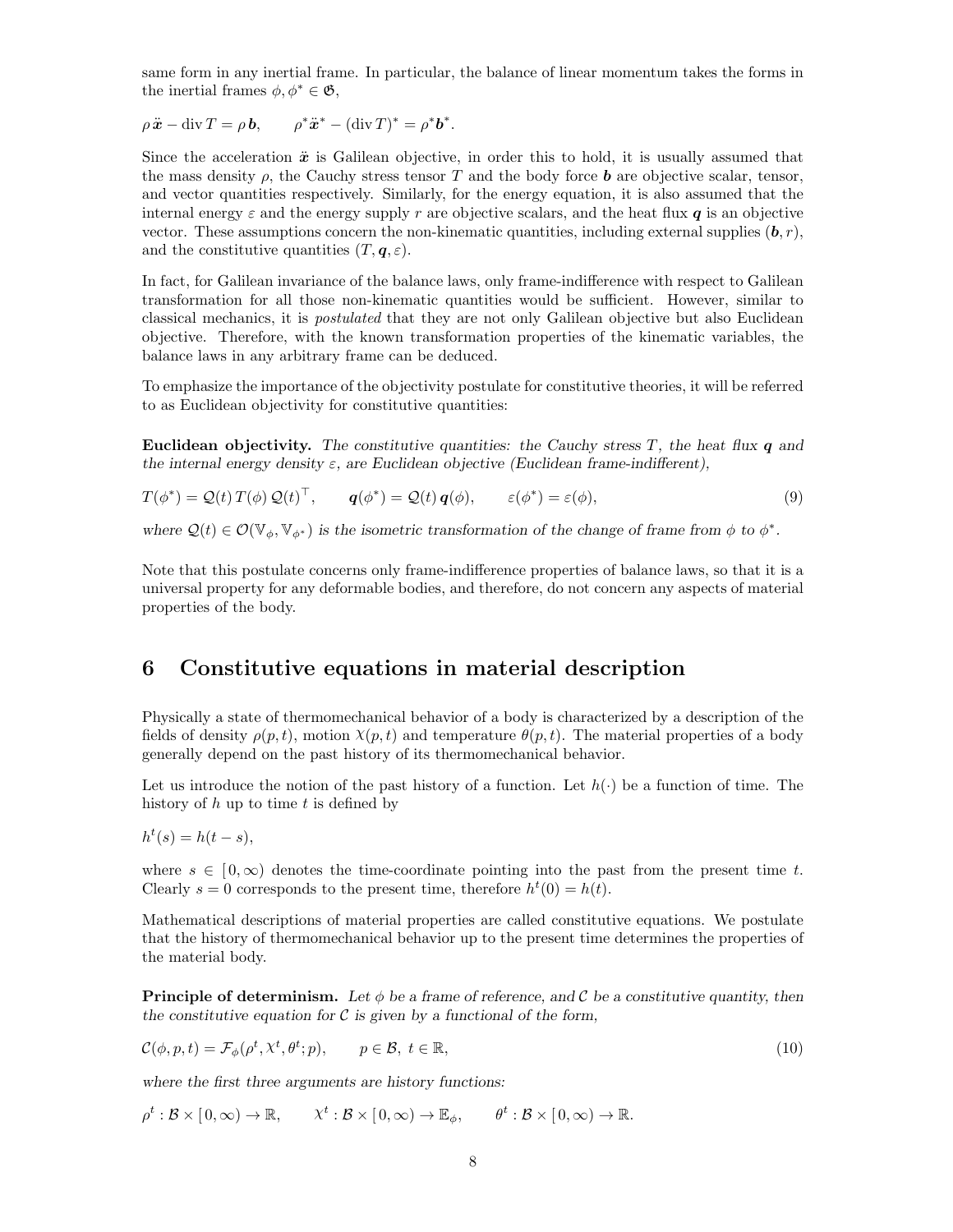We call  $\mathcal{F}_{\phi}$  the constitutive function of C in the frame  $\phi$ . Such a functional allows the description of non-local effect of an inhomogeneous body with memory of past thermomechanical history. With the notation  $\mathcal{F}_{\phi}$ , we emphasize that the value of a constitutive function depends on the frame of reference  $\phi$  in general.

For simplicity in further discussions on constitutive equations, we shall restrict our attention to material models for mechanical theory only, and only constitutive equation for the stress tensor will be considered. General results can be found elsewhere  $([3, 6])$  $([3, 6])$  $([3, 6])$  $([3, 6])$  $([3, 6])$ .

In order to avoid possible confusions arisen from the viewpoint of employing different Euclidean spaces, we shall be more careful about expressing relevant physical quantities in the proper space.

Let the set of history functions on a set  $\mathcal X$  in some space W be denoted by

 $\mathfrak{H}(\mathcal{X}, \mathbb{W}) = \{h^t : \mathcal{X} \times [0, \infty) \to \mathbb{W}\}.$ 

Then the constitutive equation for the stress tensor,  $T(\phi, p, t) \in \mathbb{V}_{\phi} \otimes \mathbb{V}_{\phi}$ , can be written as

$$
T(\phi, p, t) = \mathcal{F}_{\phi}(\mathcal{X}^t; p), \qquad \phi \in \mathfrak{E}, \quad p \in \mathcal{B}, \quad \mathcal{X}^t \in \mathfrak{H}(\mathcal{B}, \mathbb{E}_{\phi}). \tag{11}
$$

#### <span id="page-8-0"></span>Condition of Euclidean objectivity

Let  $\phi^* \in \mathfrak{E}$  be another frame of reference, then the constitutive equation for the stress,  $T(\phi^*, p, t^*) \in$  $\mathbb{V}_{\phi^*} \otimes \mathbb{V}_{\phi^*}$ , can be written as

$$
T(\phi^*, p, t^*) = \mathcal{F}_{\phi^*}(*(\chi^t); p), \qquad p \in \mathcal{B}, \quad *(\chi^t) \in \mathfrak{H}(\mathcal{B}, \mathbb{E}_{\phi^*}),
$$

where the corresponding histories of motion are related by

$$
*(\chi^t)(\bar{p},s) = \mathcal{Q}^t(s)\big(\chi^t(\bar{p},s) - \mathbf{x}_o\big) + \mathbf{c}^{*t}(s),
$$

for any  $s \in [0, \infty)$  and any  $\bar{p} \in \mathcal{B}$ , in the change of frame  $\phi \to \phi^*$  given by [\(1\)](#page-2-0).

We need to bear in mind that according to the assumption referred to as the Euclidean objectivity [\(9\)](#page-5-1), the stress is a frame-indifferent quantity under a change of observer,

 $T(\phi^*, p, t^*) = \mathcal{Q}(t) T(\phi, p, t) \mathcal{Q}(t)^\top.$ 

Therefore, it follows immediately that

$$
\mathcal{F}_{\phi^*}(*(\mathcal{X}^t); p) = \mathcal{Q}(t)\mathcal{F}_{\phi}(\mathcal{X}^t; p)\mathcal{Q}(t)^{\top}, \qquad \mathcal{X}^t \in \mathfrak{H}(\mathcal{B}, \mathbb{E}_{\phi}),
$$
\n(12)

where  $\mathcal{Q}(t) \in \mathcal{O}(\mathbb{V}_{\phi}, \mathbb{V}_{\phi^*})$  is the isometric transformation of the change of frame  $* : \phi \to \phi^*$ .

The relation  $(12)$  will be referred to as the *condition of Euclidean objectivity*. It is a relation between the constitutive functions relative to two different observers. In other words, different observers cannot independently propose their own constitutive equations. Instead, the condition of Euclidean objectivity [\(12\)](#page-8-0) determines the constitutive function  $\mathcal{F}_{\phi^*}$  once the constitutive function  $\mathcal{F}_{\phi}$  is given or vice-versa. They determine one from the other in a frame-dependent manner.

# <span id="page-8-1"></span>7 Principle of material frame-indifference

It is obvious that not any proposed constitutive equations would physically make sense as material models. First of all, they may be frame-dependent. However, since the constitutive functions must characterize the intrinsic properties of the material body itself, it should be observer-independence in certain sense. Consequently, there must be some restrictions imposed on the constitutive functions so that they would be indifferent to the change of frame. This is the essential idea of the principle of material frame-indifference.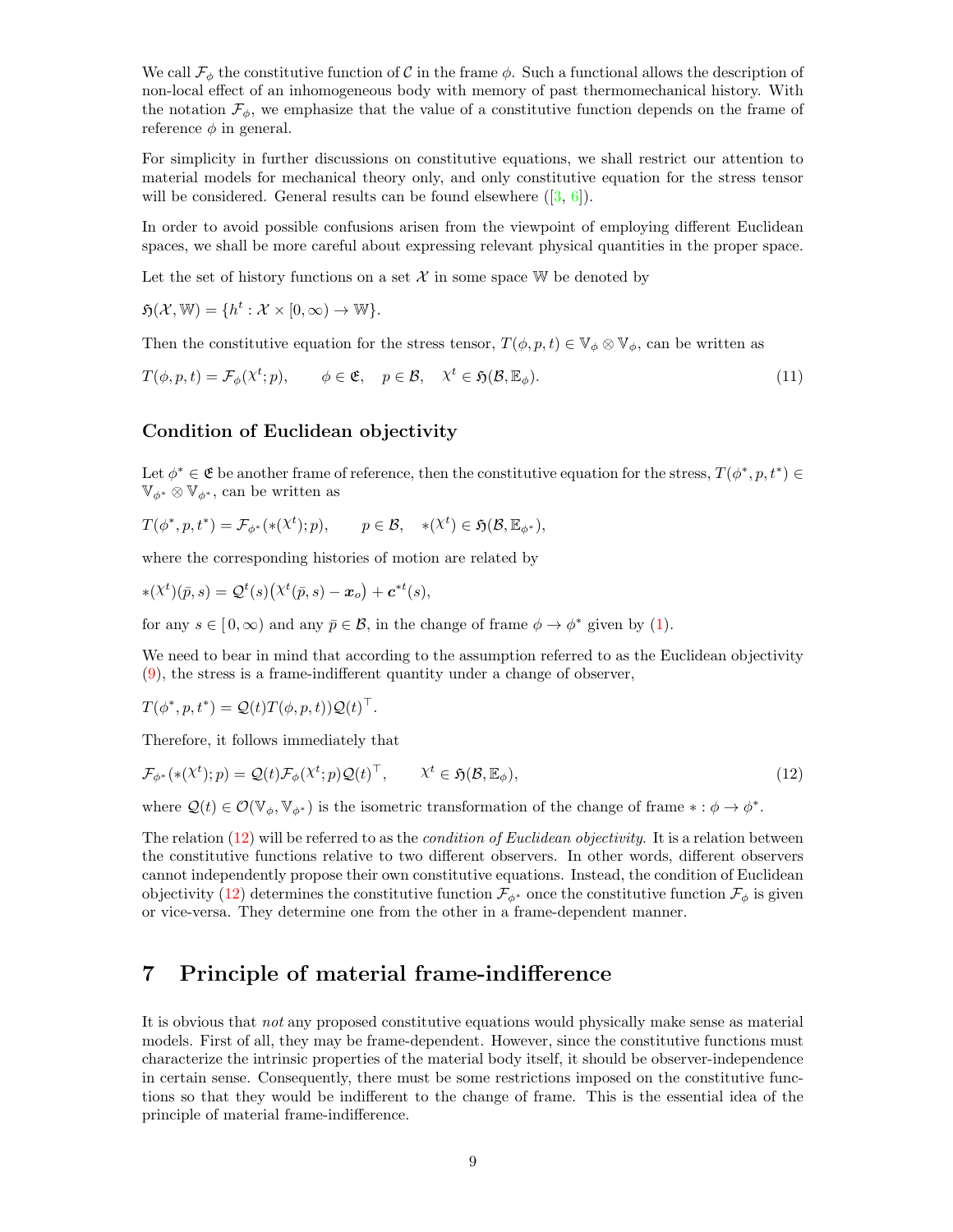Remark 4. In the case that does not distinguish the Euclidean spaces relative to different observers, i.e.,  $\mathbb{E}_{\phi} = \mathbb{E}_{\phi^*} = \mathbb{E}$  and  $\mathbb{V}_{\phi} = \mathbb{V}_{\phi^*} = \mathbb{V}$ , as adopted usually in the literature ([\[17,](#page-19-0) [3,](#page-19-11) [6\]](#page-19-12)), the principle of material frame-indifference can simply be postulated as

$$
\mathcal{F}_{\phi}(\bullet; p) = \mathcal{F}_{\phi^*}(\bullet; p), \qquad p \in \mathcal{B}.\tag{13}
$$

where • represents any history of motion in  $\mathfrak{H}(\mathcal{B}, \mathbb{E})$  which is the common domain of the two functionals, and their values are in the same tensor space  $\mathbb{V} \otimes \mathbb{V}$ .

This states that for different observers  $\phi, \phi^* \in \mathfrak{E}$ , they all have the same constitutive function,  $\mathcal{F}_{\phi} = \mathcal{F}_{\phi^*}$ . Note that in [\(13\)](#page-8-1) the material point p is superfluously indicated to emphasize that it is valid only when the *material description* is used, because in referential description, the choice of reference configuration may change material properties. For example, it is obvious that after a shear deformation, an isotropic material is no longer isotropic. Therefore, if such a deformed state is chosen as a reference configuration, the material property would have changed accordingly.  $\Box$ 

Recall that a change of frame  $* : \phi \to \phi^*$  is associated with an isometry between  $\mathbb{E}_{\phi}$  and  $\mathbb{E}_{\phi^*}$  and conversely, given an isometry

$$
i: \mathbb{E}_{\phi} \to \mathbb{E}_{\phi^*}, \qquad i(\boldsymbol{x}) = \mathcal{I}(t)(\boldsymbol{x} - \boldsymbol{x}_i) + \boldsymbol{x}_i^*(t), \tag{14}
$$

there is a change of frame  $\phi \to \phi_i$  taking  $(x, t) \mapsto (i(x), t)$ . For this change of frame  $\mathcal{I} \in \mathcal{O}(\mathbb{V}_{\phi}, \mathbb{V}_{\phi^*})$ and  $\mathbb{E}_{\phi_i} = \mathbb{E}_{\phi^*}$ . Therefore, the following condition of Euclidean objectivity [\(12\)](#page-8-0) must hold,

$$
\mathcal{F}_{\phi_i}(i(\mathcal{X}^t);p) = \mathcal{I}(t)\,\mathcal{F}_{\phi}(\mathcal{X}^t;p)\,\mathcal{I}(t)^{\top}, \qquad \mathcal{X}^t \in \mathfrak{H}(\mathcal{B}, \mathbb{E}_{\phi}),\tag{15}
$$

for which  $i(\mathcal{X}^t) \in \mathfrak{H}(\mathcal{B}, \mathbb{E}_{\phi^*})$ , and the values of  $\mathcal{F}_{\phi_i} \in \mathbb{V}_{\phi^*} \otimes \mathbb{V}_{\phi^*}$ .

Now, consider another isometry between  $\mathbb{E}_{\phi}$  and  $\mathbb{E}_{\phi^*}$ ,

$$
j: \mathbb{E}_{\phi} \to \mathbb{E}_{\phi^*}, \qquad j(\boldsymbol{x}) = \mathcal{J}(t)(\boldsymbol{x} - \boldsymbol{x}_j) + \boldsymbol{x}_j^*(t). \tag{16}
$$

Similarly, there is a change of frame  $\phi \to \phi_j$  with  $\mathcal{J} \in \mathcal{O}(\mathbb{V}_{\phi}, \mathbb{V}_{\phi^*})$  taking  $(\mathbf{x}, t) \mapsto (j(\mathbf{x}), t)$ , and  $\mathbb{E}_{\phi_j} = \mathbb{E}_{\phi^*}$ , and we have the condition of Euclidean objectivity,

$$
\mathcal{F}_{\phi_j}(j(\chi^t); p) = \mathcal{J}(t) \mathcal{F}_{\phi}(\chi^t; p) \mathcal{J}(t)^\top, \qquad \chi^t \in \mathfrak{H}(\mathcal{B}, \mathbb{E}_{\phi}), \tag{17}
$$

for which  $j(\chi^t) \in \mathfrak{H}(\mathcal{B}, \mathbb{E}_{\phi^*})$ , and the values of  $\mathcal{F}_{\phi_j} \in \mathbb{V}_{\phi^*} \otimes \mathbb{V}_{\phi^*}$  as before.

Note that the two isometries induce two changes of frame from  $\phi$  to two different frames  $\phi_i$  and  $\phi_j$  in the same Euclidean space  $\mathbb{E}_{\phi^*}$ . Moreover, the two constitutive functions  $\mathcal{F}_{\phi_i}$  and  $\mathcal{F}_{\phi_j}$  have the common domain  $\mathfrak{H}(\mathcal{B}, \mathbb{E}_{\phi^*})$  and their values are in the same space  $\mathbb{V}_{\phi^*} \otimes \mathbb{V}_{\phi^*}$ . Therefore, we can postulate:

**Principle of material frame-indifference.** Let  $\phi \to \phi_i$  and  $\phi \to \phi_i$  be two changes of frame induced by two isometries  $i, j : \mathbb{E}_{\phi} \to \mathbb{E}_{\phi^*}$ , then the corresponding constitutive function  $\mathcal{F}_{\phi_i}$  and  $\mathcal{F}_{\phi_i}$  must have the same form,

$$
\mathcal{F}_{\phi_i}(\bullet; p) = \mathcal{F}_{\phi_j}(\bullet; p), \qquad p \in \mathcal{B}, \quad \bullet \in \mathfrak{H}(\mathcal{B}, \mathbb{E}_{\phi^*}). \tag{18}
$$

This simple relation renders mathematically the basic idea of frame-indifference of material behavior: the constitutive function, which models the intrinsic behavior of the material, is independent of observer, i.e.,  $\mathcal{F}_{\phi_i} = \mathcal{F}_{\phi_j}$  (equivalence of [\(13\)](#page-8-1) when  $\mathbb{E}_{\phi} = \mathbb{E}_{\phi^*}$ ).

We can now easily deduce the restriction on the constitutive function imposed by the principle of material frame-indifference. From the relation  $(15)$  and  $(17)$ , we have

$$
\mathcal{F}_{\phi}(\chi^{t};p) = \mathcal{I}(t)^{\top} \mathcal{F}_{\phi_{i}}(i(\chi^{t});p) \mathcal{I}(t) = \mathcal{I}(t)^{\top} \mathcal{F}_{\phi_{j}}(i(\chi^{t});p) \mathcal{I}(t)
$$
\n
$$
= \mathcal{I}(t)^{\top} \mathcal{F}_{\phi_{j}}(j \circ (j^{-1} \circ i)(\chi^{t});p) \mathcal{I}(t)
$$
\n
$$
= \mathcal{I}(t)^{\top} \mathcal{J}(t) \mathcal{F}_{\phi}(\underbrace{(j^{-1} \circ i)}(\chi^{t});p) \mathcal{J}(t)^{\top} \mathcal{I}(t).
$$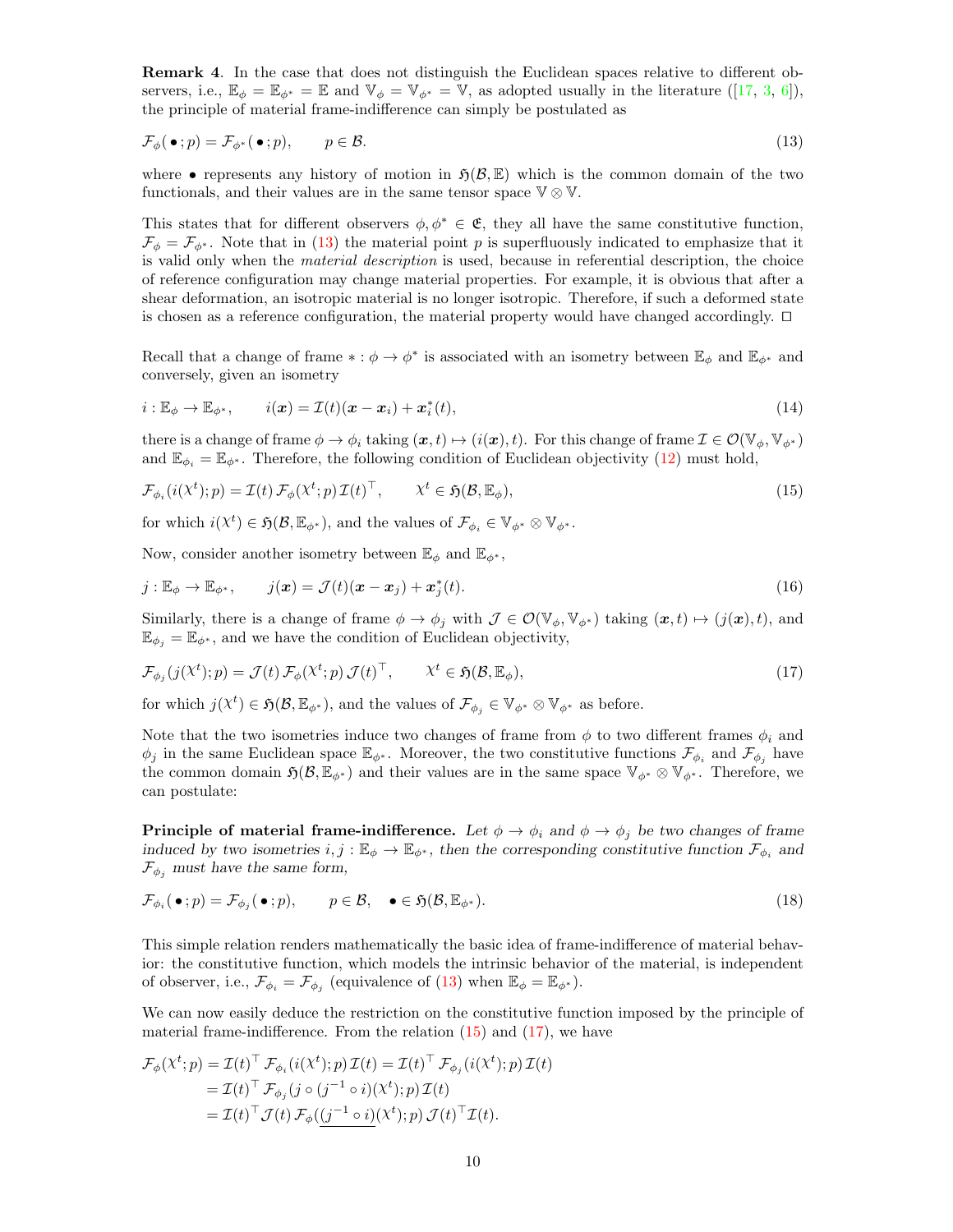The underlined composite mapping  $q = (j^{-1} \circ i)$  is a Euclidean transformation (an isometry) from  $\mathbb{E}_{\phi}$  to itself,

$$
q: \mathbb{E}_{\phi} \to \mathbb{E}_{\phi}, \qquad q(\boldsymbol{x}) = Q(t)(\boldsymbol{x} - \boldsymbol{x}_0) + \boldsymbol{r}(t), \tag{19}
$$

where  $Q = \mathcal{J}^\top \mathcal{I} \in O(\mathbb{V}_{\phi})$  is an *orthogonal* transformation on  $\mathbb{V}_{\phi}$ , and some  $\mathbf{x}_0, \mathbf{r}(t) \in \mathbb{E}_{\phi}$ . Indeed, from [\(16\)](#page-8-1), we have for any  $x^* \in \mathbb{E}_{\phi^*}$ ,

$$
j^{-1}(\bm{x}^*) = \bm{x} = \mathcal{J}^\top(t)(\bm{x}^* - \bm{x}_j^*(t)) + \bm{x}_j,
$$

and hence with  $(14)$ , the transformation  $(19)$  follows from

$$
(j^{-1} \circ i)(\boldsymbol{x}) = \mathcal{J}^{\top}(t)\mathcal{I}(t)(\boldsymbol{x} - \boldsymbol{x}_0) + \left(\mathcal{J}^{\top}(t)\mathcal{I}(t)(\boldsymbol{x}_0 - \boldsymbol{x}_i) + \mathcal{J}^{\top}(t)(\boldsymbol{x}_i^*(t) - \boldsymbol{x}_j^*(t)) + \boldsymbol{x}_j\right),
$$

with  $r(t)$  being the terms in the big parentheses.

Therefore, from the above relations, we obtain the following consequence of the principle of material frame-indifference:

Condition of material objectivity. In a frame of reference  $\phi$ , the constitutive function  $\mathcal{F}_{\phi}$ must satisfies the condition,

$$
\mathcal{F}_{\phi}(q(\mathcal{X}^t); p) = Q(t) \mathcal{F}_{\phi}(\mathcal{X}^t; p) Q(t)^{\top}, \qquad p \in \mathcal{B}, \tag{20}
$$

for any history of motion  $X^t \in \mathfrak{H}(\mathcal{B}, \mathbb{E}_{\phi})$  and any Euclidean transformation

$$
q: \mathbb{E}_{\phi} \to \mathbb{E}_{\phi}, \qquad q(x) = Q(t)(x - x_0) + r(t),
$$

with some orthogonal transformation  $Q(t) \in O(\mathbb{V}_{\phi})$ , and some  $\mathbf{x}_0, \mathbf{r}(t) \in \mathbb{E}_{\phi}$ .

Since the condition [\(20\)](#page-8-1) involves only one single frame of reference  $\phi$ , it imposes a restriction on the constitutive function  $\mathcal{F}_{\phi}$ . Sometimes, the condition of material objectivity is referred to as the "principle of material objectivity", to impart its relevance in characterizing material property and Euclidean objectivity, as a more explicit form of the principle of material-frame indifference. Indeed, the original principle of material frame-indifference in the fundamental treatise by Truesdell and Noll  $[17]$  was formulated in the form  $(20)$  instead of more intuitive expression  $(18)$ .

Remark 5. There is an apparent similarity between the two relations [\(12\)](#page-8-0) and [\(20\)](#page-8-1). We emphasize that in the condition of Euclidean objectivity [\(12\)](#page-8-0),  $\mathcal{Q}(t)$  is the orthogonal (isometric) transformation associated with the *change* of frame from  $\phi$  to  $\phi^*$ . While the condition of material objectivity [\(20\)](#page-8-1) is valid in a *single* frame  $\phi$  for some *arbitrary* orthogonal transformation  $Q(t)$ . Nevertheless, this apparent similarity still causes some confusions in the literature in the occasional use of the "principle of frame-indifference"  $([2, 16, 18])$  $([2, 16, 18])$  $([2, 16, 18])$  $([2, 16, 18])$  $([2, 16, 18])$  $([2, 16, 18])$  $([2, 16, 18])$ . From our discussions so far, as we understand, the frame-indifference should not be regarded as a physical principle, it merely concerns the transformation properties due to changes of frame for kinematic or non-kinematic quantities, while the principle of material frame-indifference concerns material properties relative to different observers.  $\Box$ 

## <span id="page-10-0"></span>8 Constitutive equations in referential description

For mathematical analysis, it is more convenient to use referential description so that motions can be defined on the Euclidean space instead of the set of material points. Therefore, for further discussions, we shall reinterpret the principle of material frame-indifference for constitutive equations, or equivalently the condition of material objectivity, relative to a reference configuration.

Let  $\kappa : \mathcal{B} \to \mathcal{W}_{t_0}$  be a reference placement of the body at some instant  $t_0$  (see Fig. [2\)](#page-3-0), then  $\kappa_{\phi} = \phi_{t_0} \circ \kappa : \mathcal{B} \to \mathbb{E}_{\phi}$  is the reference configurations of  $\mathcal{B}$  in the frame  $\phi$ , and

$$
\mathbf{X} = \kappa_{\phi}(p) \in \mathbb{E}_{\phi}, \qquad p \in \mathcal{B}, \qquad \mathcal{B}_{\kappa} = \kappa_{\phi}(\mathcal{B}) \subset \mathbb{E}_{\phi}.
$$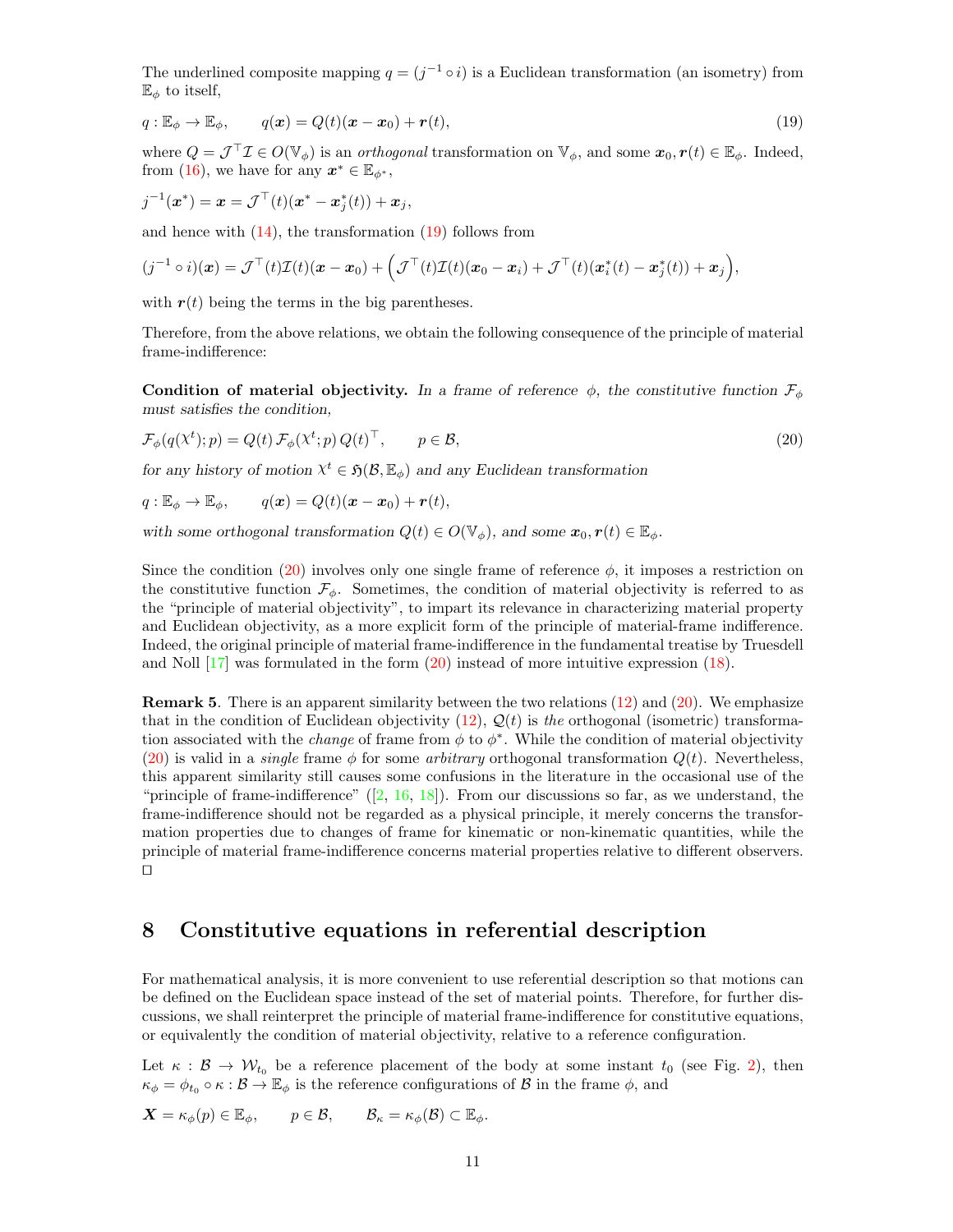The motion  $X : \mathcal{B} \times \mathbb{R} \to \mathbb{E}_{\phi}$  relative to the reference configuration  $\kappa_{\phi}$  is given by

$$
\chi_{\kappa}(\cdot,t): \mathcal{B}_{\kappa} \to \mathbb{E}_{\phi}, \qquad \mathbf{x} = \chi(p,t) = \chi\big(\kappa_{\phi}^{-1}(\mathbf{X}),t\big) = \chi_{\kappa}(\mathbf{X},t), \qquad \chi = \chi_{\kappa} \circ \kappa_{\phi}.
$$

We can define the corresponding constitutive functions with respect to the reference configuration,

$$
\mathcal{F}_{\phi}(\mathcal{X}^t; p) = \mathcal{F}_{\phi}(\mathcal{X}^t_{\kappa} \circ \kappa_{\phi}; \kappa_{\phi}^{-1}(\boldsymbol{X})) := \mathcal{F}_{\kappa}(\mathcal{X}^t_{\kappa}; \boldsymbol{X}),
$$

and from [\(20\)](#page-8-1), the condition of material objectivity for the constitutive function in the reference configuration can be restated as

$$
\mathcal{F}_{\kappa}(q(\mathcal{X}_{\kappa}^{t}); \mathbf{X}) = Q(t) \mathcal{F}_{\kappa}(\mathcal{X}_{\kappa}^{t}; \mathbf{X}) Q(t)^{\top}, \qquad \mathbf{X} \in \mathcal{B}_{\kappa}, \tag{21}
$$

for any history of motion  $X_{\kappa}^t \in \mathfrak{H}(\mathcal{B}_{\kappa}, \mathbb{E}_{\phi})$  and any Euclidean transformation

$$
q: \mathbb{E}_{\phi} \to \mathbb{E}_{\phi}, \qquad q(\chi_{\kappa}(\boldsymbol{X},t)) = Q(t)(\chi_{\kappa}(\boldsymbol{X},t) - \boldsymbol{x}_0) + \boldsymbol{r}(t),
$$

for some orthogonal transformation  $Q(t) \in O(\mathbb{V}_\phi)$ , and some  $\mathbf{x}_0, \mathbf{r}(t) \in \mathbb{E}_\phi$ .

**Remark 6.** Note that the condition [\(21\)](#page-10-0) is valid for any Euclidean transformation  $q : \mathbb{E}_{\phi} \to \mathbb{E}_{\phi}$ , which can also be interpreted as a time-dependent rigid deformation of the body in the Euclidean space  $\mathbb{E}_{\phi}$ . This interpretation is sometimes viewed as an alternative version of the principle of material frame-indifference and is called the "principle of invariance under superimposed rigid body motions".  $\Box$ 

### <span id="page-11-0"></span>9 Simple materials

According to the principle of determinism [\(10\)](#page-7-0), thermomechanical histories of any part of the body can affect the response at any point of the body. In most applications, such a non-local property is irrelevant. Therefore, it is usually assumed that only thermomechanical histories in an arbitrary small neighborhood of  $\boldsymbol{X}$  affects the material response at the point  $\boldsymbol{X}$ , and hence the global history functions can be approximated at  $\boldsymbol{X}$  by Taylor series up to certain order in a small neighborhood of  $X$ . In particular, when only linear approximation is concerned, the constitutive function is restricted to a special class of materials,

$$
\mathcal{F}_{\kappa}(\mathcal{X}_{\kappa}^{t}(\cdot), \boldsymbol{X}) = \mathcal{H}_{\kappa}(\nabla_{\boldsymbol{X}}\mathcal{X}_{\kappa}^{t}(\boldsymbol{X}), \boldsymbol{X}),
$$

so that we can write the constitutive equation for the stress as

$$
T(\mathbf{X},t) = \mathcal{H}_{\kappa}(F_{\kappa}^t;\mathbf{X}), \qquad F_{\kappa}^t \in \mathfrak{H}(\{\mathbf{X}\},L(\mathbb{V}_{\phi})), \qquad \mathbf{X} \in \mathcal{B}_{\kappa},
$$
\n(22)

where  $F_{\kappa}^t = \nabla_{\mathbf{X}} \chi_{\kappa}^t$  is the deformation gradient and the domain of the history is a single point  ${X}$ . Note that although the constitutive function depends only on local values at the position X, it is still general enough to define a material with memory of local deformation in the past. A material with constitutive equation  $(22)$  is called a *simple material* by Noll. The class of simple materials is general enough to include most of the materials of practical interests, such as: elastic solids, viscoelastic solids, as well as Navier-Stokes fluids and non-Newtonian fluids.

For the Euclidean transformation  $q : \mathbb{E}_{\phi} \to \mathbb{E}_{\phi}$  and  $\mathbf{x} = \chi_{\kappa}(\mathbf{X}, t)$  from [\(21\)](#page-10-0), we have

$$
\nabla_{\boldsymbol{X}}q(\boldsymbol{X}^t_{\kappa}(\boldsymbol{X}))=\nabla_{\boldsymbol{x}}q(\boldsymbol{X}^t_{\kappa}(\boldsymbol{X}))\nabla_{\boldsymbol{X}}\boldsymbol{X}^t_{\kappa}(\boldsymbol{X})=Q^tF^t_{\kappa}(\boldsymbol{X}).
$$

Therefore, we obtain the following main result for simple materials:

Condition of material objectivity. For simple materials relative to a reference configuration, the constitutive equation  $T(\mathbf{X}, t) = \mathcal{H}_{\kappa}(F_{\kappa}^{t}; \mathbf{X})$  satisfies

$$
\mathcal{H}_{\kappa}\big(Q^{t}F_{\kappa}^{t};\boldsymbol{X}\big)=Q(t)\,\mathcal{H}_{\kappa}(F_{\kappa}^{t};\boldsymbol{X})\,Q(t)^{\top},\tag{23}
$$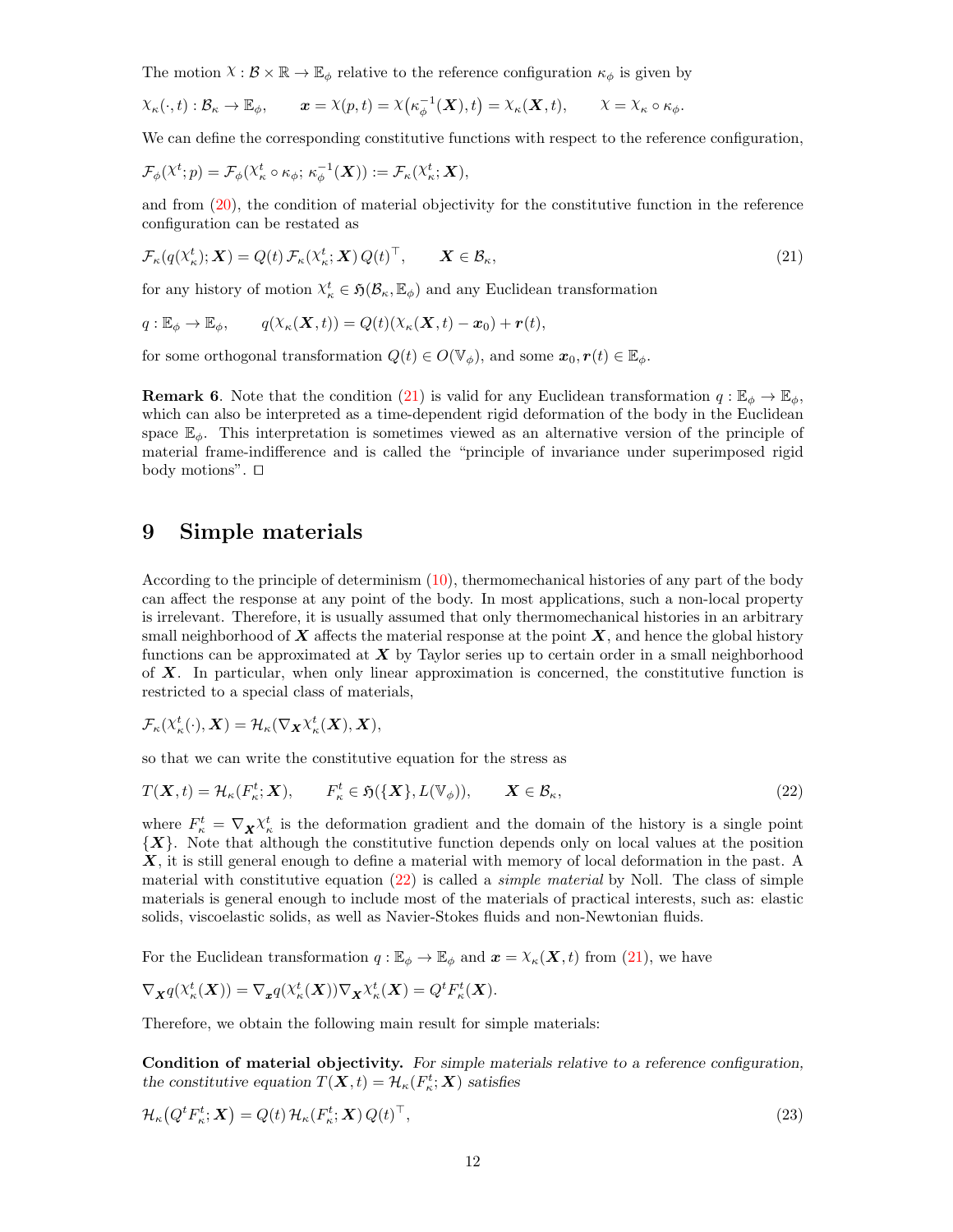for any history of deformation gradient  $F_{\kappa}^t \in \mathfrak{H}(\{X\}, L(\mathbb{V}_{\phi}))$  and any orthogonal transformation  $Q(t) \in O(\mathbb{V}_{\phi}).$ 

Remark 7. The condition [\(23\)](#page-11-0) is the most well-known result in constitutive theories of continuum mechanics. It is the ultimate goal to obtain this result regardless of whoever agree or disagree with each other on the formulation and interpretation of frame-indifference and the principle of material frame-indifference.  $\square$ 

It is also interesting to see how the principle of material frame-indifference in the form [\(18\)](#page-8-1), i.e.,  $\mathcal{F}_{\phi_i} = \mathcal{F}_{\phi_j}$ , takes in referential description. Let  $\kappa : \mathcal{B} \to \mathcal{W}_{t_0}$  be a reference placement of the body at some instant  $t_0$ , and  $i : \mathbb{E}_{\phi} \to \mathbb{E}_{\phi^*}$  be an isometry, then

$$
\kappa_i : \mathcal{B} \to \mathbb{E}_{\phi^*}, \qquad \kappa_i = i \circ \kappa_\phi = i \circ \phi_{t_0} \circ \kappa,
$$

is the reference configurations of B in the frame  $\phi_i = i \circ \phi_{t_0}$  under the isometry i, and

$$
\mathbf{X}_i = \kappa_i(p) \in \mathbb{E}_{\phi^*}, \qquad p \in \mathcal{B}, \qquad \mathcal{B}_{\kappa_i} = \kappa_i(\mathcal{B}) \subset \mathbb{E}_{\phi^*}.
$$

The motion  $X : \mathcal{B} \times \mathbb{R} \to \mathbb{E}_{\phi}$  relative to the reference configuration  $\kappa_i$  is given by

$$
\chi_{\kappa_i}(\cdot,t): \mathcal{B}_{\kappa_i} \to \mathbb{E}_{\phi^*}, \qquad \pmb{x}_i = \chi_{\phi_i}(p,t) = i(\chi(p,t)) = \chi_{\kappa_i}(\kappa_i(p),t),
$$

so that we have

$$
\chi_{\phi_i} = i \circ \chi = \chi_{\kappa_i} \circ \kappa_i, \qquad \chi_{\kappa_i} = i \circ \chi \circ \kappa_i^{-1}.
$$
\n
$$
(24)
$$

We can define the constitutive functions with respect to the reference configuration  $\kappa_i$ ,

$$
\mathcal{F}_{\phi_i}(i(\lambda^t);p) = \mathcal{F}_{\phi_i}(\lambda^t_{\kappa_i} \circ \kappa_i; \kappa_i^{-1}(\boldsymbol{X}_i)) := \mathcal{F}_{\kappa_i}(\lambda^t_{\kappa_i}; \boldsymbol{X}_i),
$$

and we can do similar things for another isometry  $j : \mathbb{E}_{\phi} \to \mathbb{E}_{\phi^*}$ . Then from [\(18\)](#page-8-1), after some calculations, we obtain

$$
\mathcal{F}_{\kappa_i}(\chi_{\kappa_j}^t \circ \kappa_j \circ \kappa_i^{-1}; \mathbf{X}_i) = \mathcal{F}_{\kappa_j}(\chi_{\kappa_j}^t; \mathbf{X}_j), \tag{25}
$$

for any deformation history  $\chi_{\kappa_j}^t \in \mathfrak{H}(\mathcal{B}_{\kappa_j}, \mathbb{E}_{\phi^*})$  and from [\(24\)](#page-11-0), we have

$$
\chi_{\kappa_j} = q^* \circ \chi_{\kappa_i} \circ \kappa_i \circ \kappa_j^{-1},
$$

where  $q^* = j \circ i^{-1} : \mathbb{E}_{\phi^*} \to \mathbb{E}_{\phi^*}$  is an isometry with the associated orthogonal transformation  $Q^* = \mathcal{J} \mathcal{I}^\top \in O(\mathbb{V}_{\phi^*}).$ 

By the use of the above relation and  $(25)$ , from  $(15)$  and  $(17)$ , we obtain

$$
\mathcal{F}_{\kappa_i}(q^*(\mathcal{X}_{\kappa_i}^t); \mathbf{X}_i) = Q^*(t) \mathcal{F}_{\kappa_i}(\mathcal{X}_{\kappa_i}^t; \mathbf{X}_i) Q^*(t)^\top, \qquad \mathbf{X}_i \in \mathcal{B}_{\kappa_i},
$$
\n(26)

for any deformation history  $X_{\kappa_i} \in \mathfrak{H}(\mathcal{B}_{\kappa_i}, \mathbb{E}_{\phi^*})$  and Euclidean transformation  $q^* : \mathbb{E}_{\phi^*} \to \mathbb{E}_{\phi^*}$ with orthogonal transformation  $Q^*(t) \in O(\mathbb{V}_{\phi^*})$ , wheih can now be chosen arbitrarily because the relation [\(26\)](#page-11-0) referred only to one frame of reference only.

Of course, we can see that the above condition [\(26\)](#page-11-0) formulated in the Euclidean space  $\mathbb{E}_{\phi^*}$  is equivalent to the condition of material objectivity [\(21\)](#page-10-0) derived directly from [\(20\)](#page-8-1) in  $\mathbb{E}_{\phi}$ .

Remark 8. In the principle of material frame-indifference, we have postulated that constitutive functions are independent of observers stated as  $\mathcal{F}_{\phi_i} = \mathcal{F}_{\phi_j}$  in [\(18\)](#page-8-1). We emphasize that this is valid only when it is formulated in material description. Indeed, from the above discussion, we have  $\mathcal{F}_{\kappa_i} \neq \mathcal{F}_{\kappa_j}$  in referential description, instead, they must satisfy the relation [\(25\)](#page-11-0).  $\Box$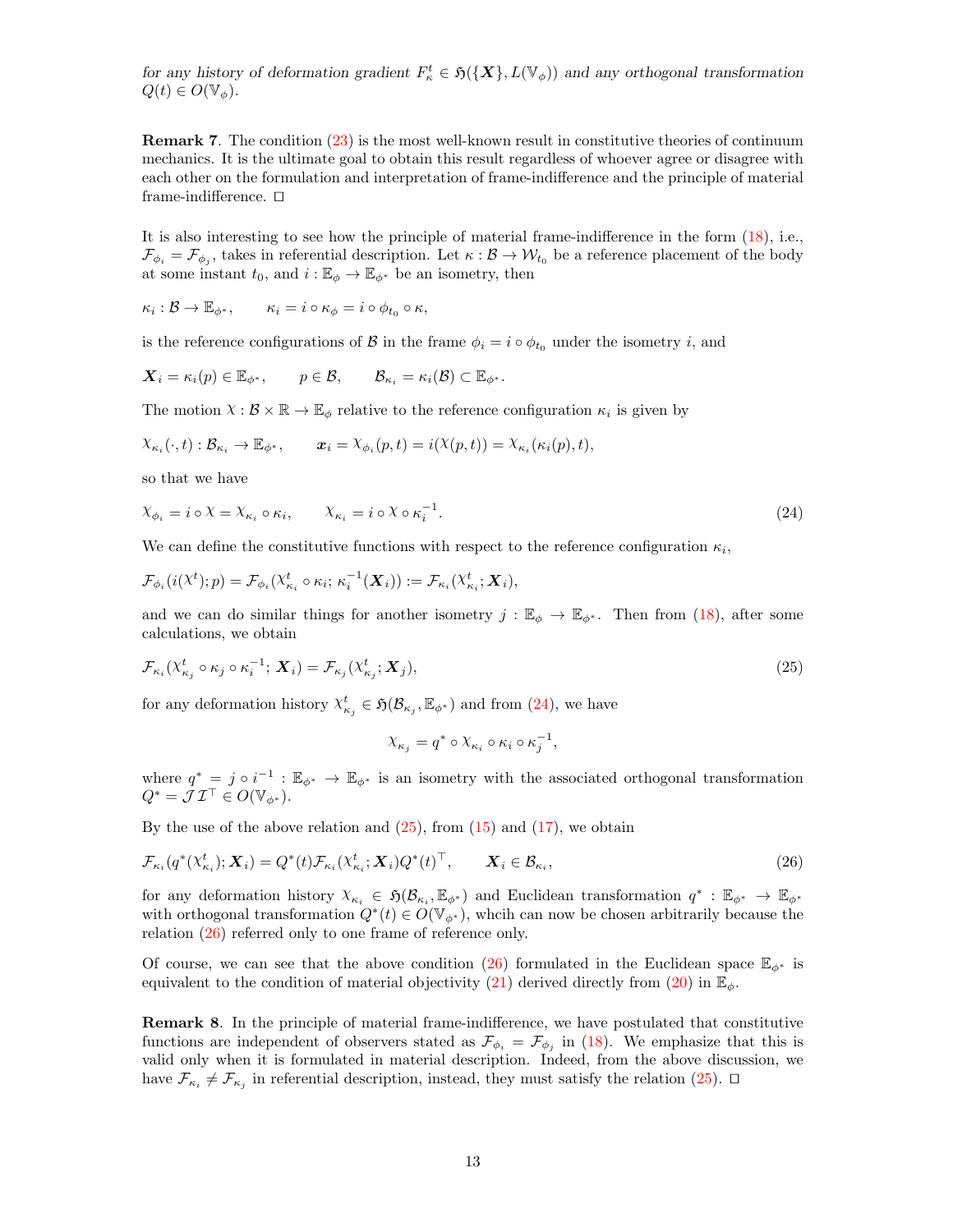#### <span id="page-13-0"></span>10 Some general remarks

Remark 9. It is interesting to give the following example, which shows typically why some misconception persisted. Let  $F_{\kappa}$ ,  $F_{\kappa}^*$  and  $T = \mathcal{T}_{\kappa}(F_{\kappa})$ ,  $T^* = \mathcal{T}_{\kappa}^*(F_{\kappa}^*)$ , be the deformation gradients and the constitutive equations for the stress in two different frames relative to some reference configuration  $\kappa$ . One finds, in most textbooks, that the objectivity conditions are given by

$$
F_{\kappa}^* = QF_{\kappa}, \qquad \mathcal{T}_{\kappa}^*(F_{\kappa}^*) = Q\,\mathcal{T}_{\kappa}(F_{\kappa})\,Q^{\top},
$$

and the principle of material frame-indifference by

$$
\mathcal{T}_{\kappa}^*(\bullet) = \mathcal{T}_{\kappa}(\bullet),
$$

which combine to give the well-known condition of material objectivity,

$$
\mathcal{T}_{\kappa}(QF_{\kappa})=Q\,\mathcal{T}_{\kappa}(F_{\kappa})\,Q^{\top}.
$$

This is the correct result equivalent to the condition [\(23\)](#page-11-0). However, we have already shown that  $F_{\kappa}^* = QF_{\kappa}$  is valid only when the reference configuration is unaffected by the change of frame, and the principle of material frame-indifference does not imply  $\mathcal{T}_{\kappa}^*(\bullet) = \mathcal{T}_{\kappa}(\bullet)$  in referential description. Nevertheless, the lucky incident that the two inadequate assumptions would lead to the correct general result is quite striking and might have contributed to some misconception over the decades.  $\Box$ 

Remark 10. To discuss the notion of invariance under observer changes in Sec. 20.1 of [\[2\]](#page-18-1), it distinguishes the observed space and the reference space, the former being the ambient space through which the body evolves and the later being the body at the reference configuration. And it emphasizes that while a change of frame affects the observed space through which the deformed body evolves, it does not affect the reference space. In order to emphasize this concept, the transformation of relative deformation gradient under the change of frame is given as an example. The relative deformation gradient,

$$
F_{(t)}(\tau) = F(\tau)F(t)^{-1},
$$

is derived using the configuration at time t as reference, hence [it states that]  $F(t)$  is unaffected by the change of frame. Therefore, the transformation law for  $F_{(t)}(\tau)$  should be the same as that for  $F(\tau)$ , namely (p. 150, [\[2\]](#page-18-1)),

$$
F_{(t)}^*(\tau) = Q(\tau)F_{(t)}(\tau),\tag{27}
$$

instead of the usual one (see Sec. 29 of [\[17\]](#page-19-0) and elsewhere),

$$
F_{(t)}^*(\tau) = Q(\tau)F_{(t)}(\tau)Q(t)^{\top}.
$$
\n(28)

To show that [\(27\)](#page-13-0) is incorrect, let us consider simple materials. Since

 $F(X, t - s) = F_{(t)}(X, t - s)F(X, t),$ 

we can write the constitutive function in general as

$$
T(X,t) = \mathcal{T}(F^t(X,s)) := \mathcal{F}(F^t_{(t)}(X,s), F(X,t)).
$$

For simple fluids, one can show that the dependence of  $F$  reduces to the dependence of the density<sup>[1](#page-13-1)</sup>,

 $T(X,t) = \mathcal{F}(F_{(t)}^{t}(X,s), \rho(X,t)),$ 

<span id="page-13-1"></span><sup>&</sup>lt;sup>1</sup>The properties of material symmetry has not been treated in this paper, because the concept of material symmetry transformation concerns only changes of reference configuration in a fixed frame of reference, therefore, no changes of frame are involved.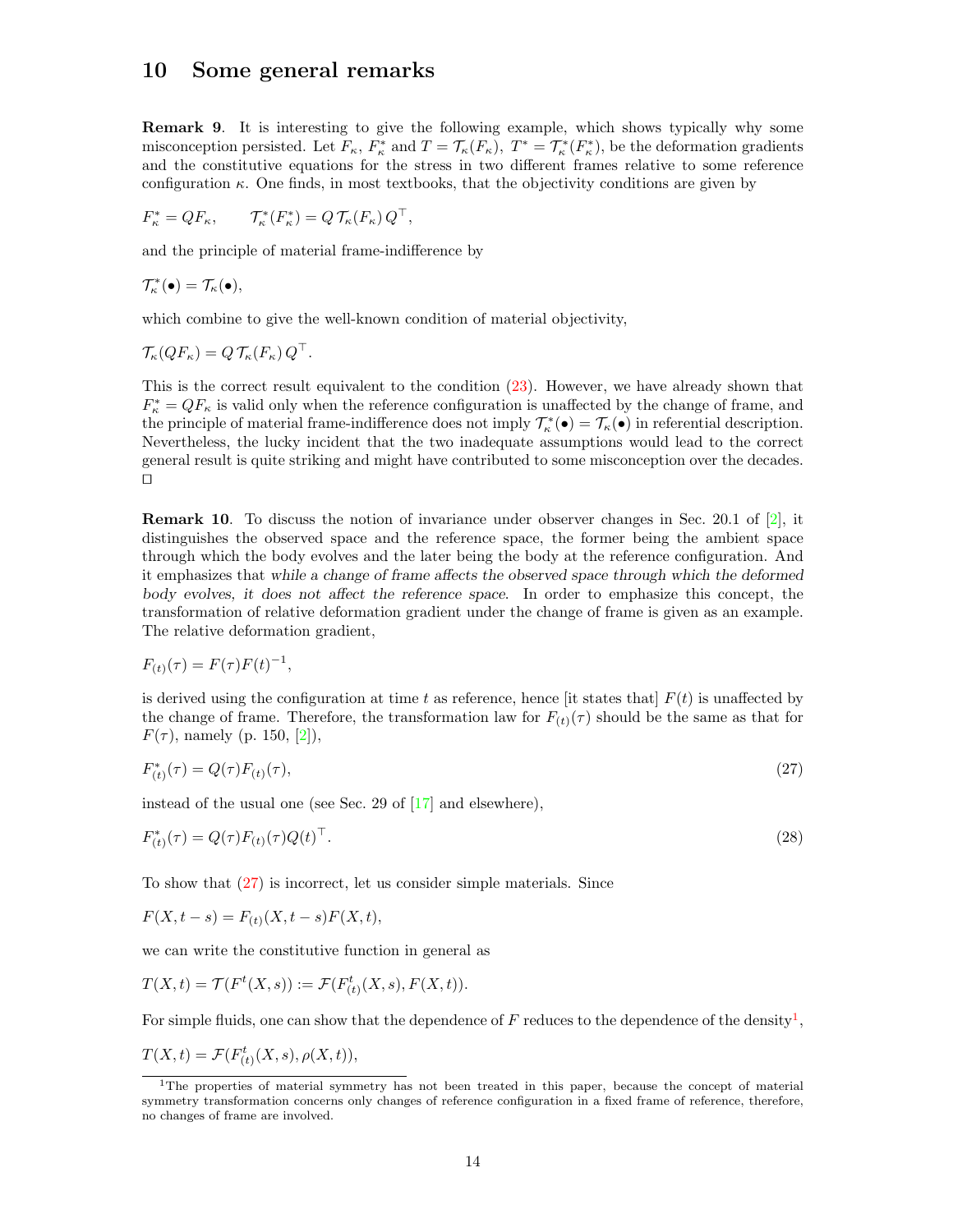and the material objectivity condition,

$$
\mathcal{F}(F_{(t)}^{t*}, \rho) = Q(t)\mathcal{F}(F_{(t)}^{t}, \rho)Q(t)^{\top},
$$

can be written in the following form if the relation [\(27\)](#page-13-0) is correct,

$$
\mathcal{F}(Q^t F^t_{(t)}, \rho) = Q(t)\mathcal{F}(F^t_{(t)}, \rho)Q(t)^\top.
$$
\n(29)

Since this condition must hold for any  $Q(t) \in O(V)$ , let  $F_{(t)}^t = R_{(t)}^t U_{(t)}^t$  be the polar decomposition, and with  $Q^t = (R^t_{(t)})^\top$ , the condition [\(29\)](#page-13-0) implies that

$$
\mathcal{F}(F_{(t)}^t, \rho) = \mathcal{F}(U_{(t)}^t, \rho),
$$

since  $Q(t) = (R_{(t)}(t))^{\top} = I$ . In other words, the dependence of the function  $\mathcal F$  on  $F_{(t)}^t$  reduces to only its right stretch part  $U_{(t)}^t$ .

Now return to the condition [\(29\)](#page-13-0), for the argument on the left hand side, since

$$
Q^t F_{(t)}^t = (Q R_{(t)}^t) U_{(t)}^t,
$$

which by uniqueness of polar decomposition, the right stretch part of  $Q^t F_{(t)}^t$  is  $U_{(t)}^t$ . Therefore, the condition [\(29\)](#page-13-0) becomes

$$
\mathcal{F}(U_{(t)}^t, \rho) = Q(t)\mathcal{F}(U_{(t)}^t, \rho)Q(t)^\top \qquad \forall \ Q(t) \in O(\mathbb{V}),\tag{30}
$$

which implies that  $\mathcal{F}Q = Q\mathcal{F}$  for any orthogonal transformation. Therefore, the constitutive function  $\mathcal F$  must reduce to a function proportional to the identity tensor. This conclusion is obviously absurd for simple fluids in general. This proves that the relation [\(27\)](#page-13-0) cannot be correct.

On the other hand, to get the correct result with the use of the correct transformation law [\(28\)](#page-13-0), one can prove, instead of  $(30)$ , the following condition (see for example,  $[3, 17]$  $[3, 17]$  $[3, 17]$ ),

$$
\mathcal{F}(Q(t)U_{(t)}^t Q(t)^{\top}, \rho) = Q(t)\mathcal{F}(U_{(t)}^t, \rho)Q(t)^{\top} \qquad \forall \ Q(t) \in O(\mathbb{V}),
$$

for the reduced constitutive equation  $T(X,t) = \mathcal{F}(U_{(t)}^t(X,s), \rho(X,t))$  of simple fluids in general.  $\Box$ 

Remark 11. On frame-free theory:

In [\[13\]](#page-19-3), Noll pointed out that it should be possible to make the principle of material frameindifference vacuously satisfied by a frame-free formulation in describing internal interactions of a physical system. We would like to take a look at such a theory.

Setting aside the somehow esoteric mathematical structure and notations used by Noll (interested reader can consult  $[14]$ , we shall try to examine the intricate definitions for its underlaying assumptions, using our conventional notations, hopefully without loss of their essential meanings.

First of all, we have to clarify some terminology. Without using a frame of reference, he defines a body  $\mathcal B$  as a three-dimensional differentiable manifold and a mapping  $\kappa : \mathcal B \to \mathbb E$ , from the body into a Euclidean space E, is called a *placement* (what we call configuration). The mapping  $\gamma \circ \kappa^{-1}$ , from one placement  $\kappa$  to another  $\gamma$ , is called *transplacement* (what we call deformation).

A placement  $\kappa$  induces a metric on the body,  $d_{\kappa}(X, Y) = |\kappa(X) - \kappa(Y)|$  for all  $X, Y \in \mathcal{B}$ . He calls this metric the *configuration* induced by the placement  $\kappa$  (not to be confused with what we call configuration). By this definition, any two placements differ by an isometric transplacement, such as a rigid body motion, will give rise to the same configuration.

The intrinsic stress S is defined as a symmetric tensor on the tangent space of the body manifold. It is then postulated that a frame-free constitutive law should involve only such intrinsic stresses [\[14\]](#page-19-13) and for an elastic material element, the response function of the intrinsic stress is defined in the following form  $(Eqn. (2.6)$  of  $[13]$ ),

$$
S = \mathfrak{h}(G),\tag{31}
$$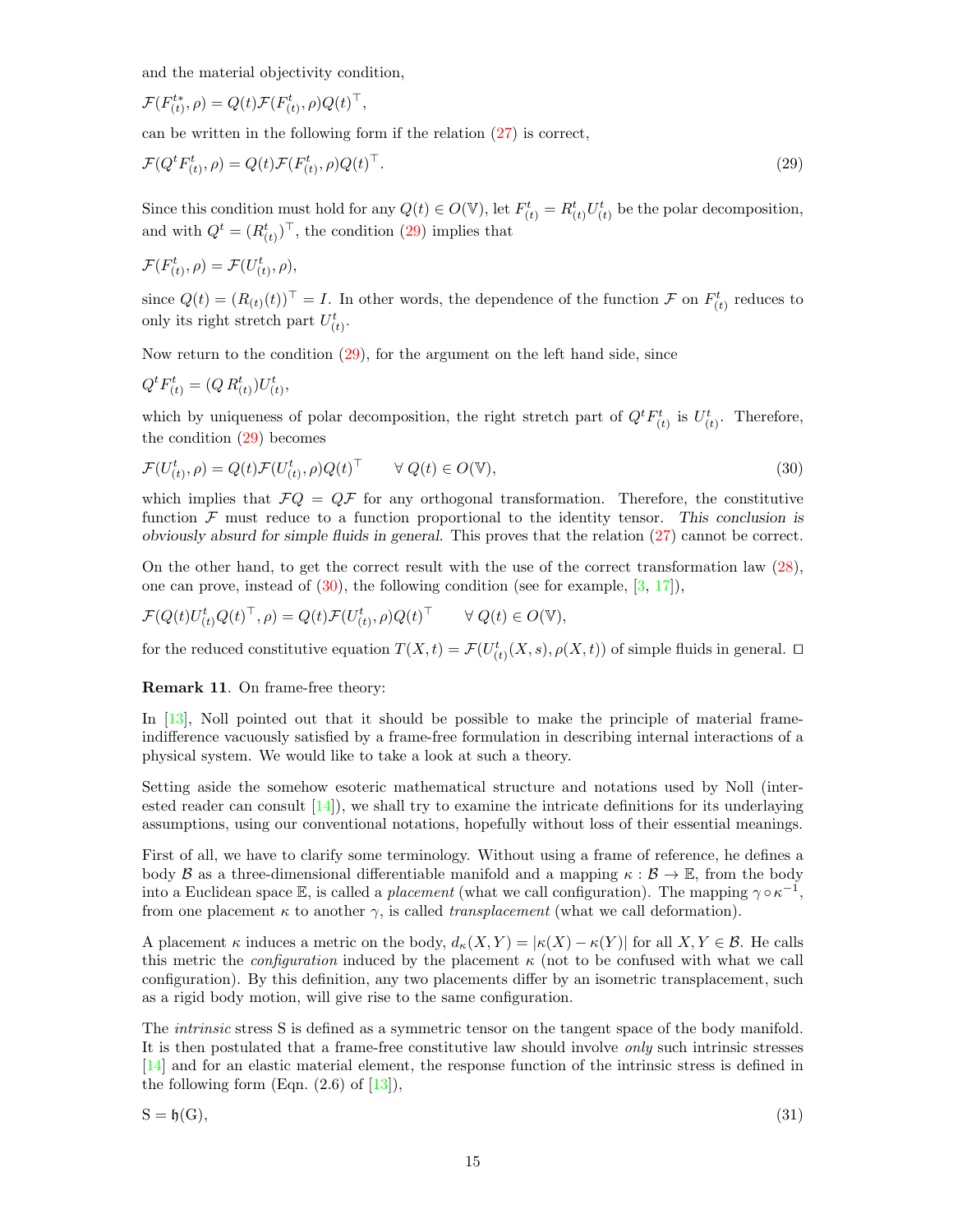where G is called the *configuration* of the tangent space induced by the configuration  $d_{\kappa}$  of the placement  $\kappa$ . Such a configuration is represented by the inner product induced by the positivedefinite bilinear function  $K^{\top}K$  on the tangent space  $\mathcal{T}_X$  at  $X \in \mathcal{B}$ , where  $K = \nabla_X \kappa : \mathcal{T}_X \to \mathbb{V}$  is the placement gradient, where  $\nabla$  is the translation space of the Euclidean space  $\nabla$ . (it is essentially the second order tensor  $F^{\top}F$  in our notation with F being the deformation gradient). Therefore, given another placement  $\bar{\kappa}$ , such that  $\bar{K} = \nabla_X \bar{\kappa} = QK$  for some  $Q \in \text{Orth}(\mathbb{V})$ , it follows that  $\bar{K}^{\dagger} \bar{K} = K^{\dagger} K$ , and hence it gives rise to the same configuration G. — In other words, the constitutive equation [\(31\)](#page-13-0) is invariant under superposed rigid body motions by definition.

The intrinsic stress is defined as  $S = F^{-1}T F^{-T}$ , where T is the Cauchy stress. For elastic materials, it is well-known that the reduced constitutive equation, which satisfies the principle of material frame-indifference identically, can be expressed in terms of the second Piola-Kirchhoff stress tensor,  $\tilde{T} = (\det F)S$ , in the form (it follows from the condition [\(23\)](#page-11-0), also see [\[17,](#page-19-0) [3\]](#page-19-11) etc.),

$$
\tilde{\mathbf{T}} = \sqrt{\det C} \, \mathbf{S} = \mathfrak{t}(C),
$$

where  $C = F^T F$  is the right Cauchy–Green strain tensor, or essentially  $S = \mathfrak{h}(C)$ . — In other words, the frame-free theory conveniently takes the well-known result from the principle of material frame-indifference as axiomatic definition of intrinsic response function [\(31\)](#page-13-0).

Surely, it is remarkable to have an interesting frame-free theory of Noll. However, from the above observations, the claim that such a formulation makes the principle of material frame-indifference vacuous is largely misleading. Because it essentially employs the well-known consequences of the principle in its axiomatic definition of configuration as the metric of placement and the response function for the conveniently chosen *intrinsic stress*. Therefore, it seems that the premises of the frame-free theory of elasticity [\[13\]](#page-19-3), are built on the basic ideas of material frame-indifference (or equivalently, invariant under superimposed rigid body motions) as the hidden foundation.  $\Box$ 

**Remark 12.** The first controversy on MFI was raised by Müller in 1972 [\[9\]](#page-19-14) that kinetic theory of gases does not support the principle of material frame-indifference, according to which constitutive functions must be frame-independent. In that article, an iterative scheme akin to the Maxwellian iteration from moment equations in the kinetic theory, initiated with a certain equilibrium state, is employed to obtain the first and the second iterates for stress and heat flux in terms of basic fields of continuum mechanics, namely, fields of density, motion and temperature. These relations are then regarded as constitutive equations. Indeed, the first iterates yield Navier–Stokes and Fourier laws and unfortunately (or surprisingly), the much elaborated second iterates contain terms depending on the rotation of the frame  $-\alpha$  clear violation of MFI in continuum mechanics. This controversy set off spontaneous debates on the validity of MFI and all-round discussions on the concept of frame-indifference ever since (see references in [\[1\]](#page-18-0) and elsewhere).

In 1983, after the formulation of extended thermodynamics [\[7\]](#page-19-15) for extended basic fields including stress and heat flux, in the framework of continuum mechanics (including MFI with Euclidean transformations), Müller sees "the violation of MFI in a new light"  $-$  It only reflects the frame dependence of the basic equations of balance (for stress and heat flux), while the theory is frame independent in the constitutive relations  $[sic]$ . In other words, there is no violation of MFI in the framework of continuum mechanics.

Indeed, this reminds us of the earlier discussion on Galilean invariance of Newton's law in Sec. 5. If we regard Newton's second law as a constitutive equation for the force in terms of motion, then in a non-inertial frame it is frame-dependent containing the rotation of the frame, because Newton's second law is Galilean invariant only. However, this is not what we would have done, instead, the force is postulated as a frame-indifferent vector quantity and the frame-dependent terms are recognized as inertial forces (Coriolis force for example) in a non-inertial frame. We can now draw the analogy with the balance equation for stress (in kinetic theory or extended thermodynamics), that the balance equation for the stress is Galilean invariant only and hence frame-dependent, while the stress is a frame-indifferent tensor quantity. Those controversial iterates are merely approximations of the balance equation itself, therefore containing frame-dependent terms in a noninertial frame, which may contain contribution from Coriolis force due to rotation of the frame. In other words, regarding the Maxwellian iterates in kinetic theory of gases as constitutive equations in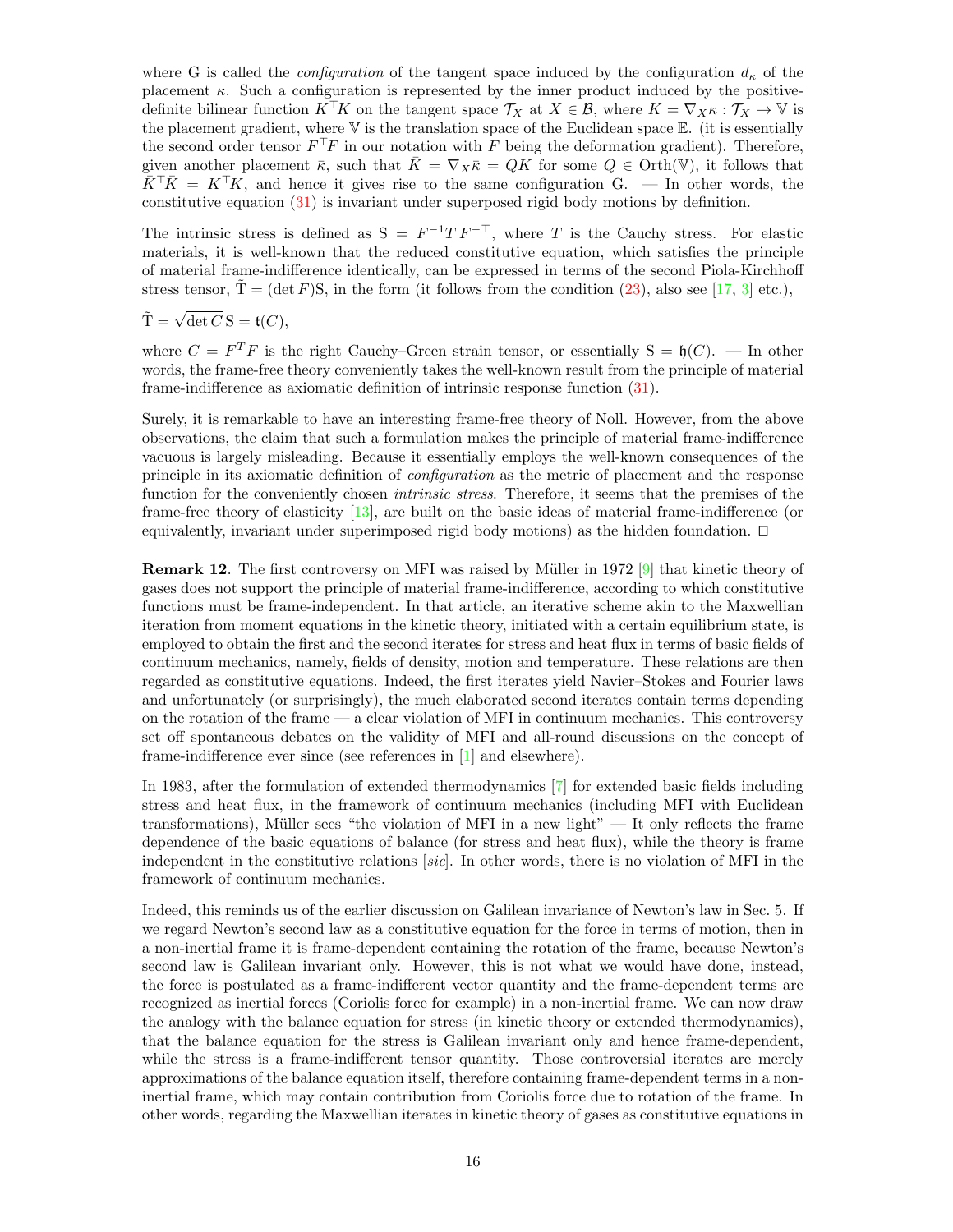the sense of continuum mechanics, instead of as approximations of higher order moment equations of balance near certain equilibrium state, is the source of confusion in this controversy.  $\Box$ 

# <span id="page-16-0"></span>Appendix: Isometries of Euclidean spaces

For a Euclidean space  $\mathbb E$ , there is a vector space  $\mathbb V$ , called the translation space of  $\mathbb E$ , such that the difference  $v = x_2 - x_1$  of any two points  $x_1, x_2 \in \mathbb{E}$  is a vector in V. We also require that the vector space V be equipped with an inner product  $(\cdot, \cdot)_{V}$ , so that length and angle can be defined.

Let  $\mathbb{V}^*$  be the translation space of another Euclidean space  $\mathbb{E}^*$  and  $\mathcal{L}(\mathbb{V}, \mathbb{V}^*)$  be the space of linear transformations from  $\mathbb{V}$  to  $\mathbb{V}^*$ . For  $A \in \mathcal{L}(\mathbb{V}, \mathbb{V}^*)$ , the transpose (or more generally called adjoint) of A, denoted by  $A^{\top} \in \mathcal{L}(\mathbb{V}^*, \mathbb{V})$  satisfies  $(\boldsymbol{u}, A^{\top} \boldsymbol{v}^*)_{\mathbb{V}} = (A \boldsymbol{u}, \boldsymbol{v}^*)_{\mathbb{V}^*}$  for  $\boldsymbol{u} \in \mathbb{V}$  and  $\boldsymbol{v}^* \in \mathbb{V}^*$ .

**Remark**. In an inner product space, since the norm is defined as  $||u||_V = \sqrt{u, u|_V}$ , from the identity,  $\|\boldsymbol{u} + \boldsymbol{v}\|_{\mathbb{V}}^2 = \|\boldsymbol{u}\|_{\mathbb{V}}^2 + \|\boldsymbol{v}\|_{\mathbb{V}}^2 + 2(\boldsymbol{u}, \boldsymbol{v})_{\mathbb{V}}$ , it follow that

 $\|\boldsymbol{u}\|^2_{\mathbb{V}}=\|\boldsymbol{u}^*\|^2_{\mathbb{V}^*}\ \Longleftrightarrow\ (\boldsymbol{u},\boldsymbol{v})_{\mathbb{V}}=(\boldsymbol{u}^*,\boldsymbol{v}^*)_{\mathbb{V}^*},$ 

for any corresponding  $u, v \in \mathbb{V}$  and  $u^*, v^* \in \mathbb{V}^*$ .  $\Box$ 

**Definition.**  $\mathcal{I} \in \mathcal{L}(\mathbb{V}, \mathbb{V}^*)$  is called an isometric transformation if  $\|\mathcal{I}u\|_{\mathbb{V}^*} = \|u\|_{\mathbb{V}}$  for any  $u \in \mathbb{V}$ . Let  $\mathcal{O}(\mathbb{V}, \mathbb{V}^*)$  denote the set of all isometric transformations in  $\mathcal{L}(\mathbb{V}, \mathbb{V}^*)$ .

From the above observation, an isometric transformation preserves the norm as well as the inner product, the length and the angle.

**Definition.** (Isometry): A bijective map  $i : \mathbb{E} \to \mathbb{E}^*$  is an isometry if for  $x \in \mathbb{E}$ ,

$$
\boldsymbol{x}^* = i(\boldsymbol{x}) = \mathcal{I}(\boldsymbol{x} - \boldsymbol{x}_0) + \boldsymbol{x}_0^*,\tag{1}
$$

for some  $x_0 \in \mathbb{E}, x_0^* \in \mathbb{E}^*$  and some  $\mathcal{I} \in \mathcal{O}(\mathbb{V}, \mathbb{V}^*)$ .

Let  $L(\mathbb{V}) = L(\mathbb{V}, \mathbb{V})$  be the space of linear transformations and  $O(\mathbb{V}) = O(\mathbb{V}, \mathbb{V})$  be the group of orthogonal transformation on  $V$ . Note that  $\mathcal{O}(V, V^*)$  does not have a group structure in general. The transformation [\(1\)](#page-16-0) is often referred to as a *Euclidean* transformation when  $\mathbb{E} = \mathbb{E}^*$  and  $\mathbb{V} = \mathbb{V}^*$ . In this case  $\mathcal{I} \in O(\mathbb{V})$  is an orthogonal transformation.

For  $\mathcal{I} \in \mathcal{O}(\mathbb{V}, \mathbb{V}^*)$ , it follows that  $\mathcal{I}^\top \mathcal{I} = I_{\mathbb{V}}$  and  $\mathcal{I} \mathcal{I}^\top = I_{\mathbb{V}^*}$  are identity transformations. Hence  $\mathcal{I}^{\top} = \mathcal{I}^{-1}$  and  $\mathcal{I}^{\top} \in \mathcal{O}(\mathbb{V}^*, \mathbb{V})$  is an isometric transformation from  $\mathbb{V}^*$  to V. Moreover, if  $\mathcal{R} \in$  $\mathcal{O}(\mathbb{V},\mathbb{V}^*)$ , then  $\mathcal{I}^\top \mathcal{R} \in O(\mathbb{V})$  and  $\mathcal{I} \mathcal{R}^\top \in O(\mathbb{V}^*)$  are orthogonal transformations on V and  $\mathbb{V}^*$ respectively. Indeed, isometric transformation is the counterpart of orthogonal transformation when two different vector spaces are involved.

Note that for clarity, we have denoted transformations within the same space by capital letters, like  $Q \in O(\mathbb{V}) \subset L(\mathbb{V})$ , and transformations between two different spaces by script capital letters, like  $\mathcal{Q} \in \mathcal{O}(\mathbb{V}, \mathbb{V}^*) \subset \mathcal{L}(\mathbb{V}, \mathbb{V}^*)$ .

# <span id="page-16-1"></span>Examples in  $\mathbb{R}^2$ :

Let  $\mathbb{E} = \mathbb{R}^2$  and  $\mathbb{V} = \mathbb{R}^2$  be its translation space with the standard inner product

 $(u, v)_V = u_1v_1 + u_2v_2$ , for  $u = (u_1, u_2), v = (v_1, v_2),$ 

and let  $\mathbb{E}^* = \mathbb{R}^2$  and  $\mathbb{V}^* = \mathbb{R}^2$  be its translation space with the inner product given by

 $(\boldsymbol{u}^*, \boldsymbol{v}^*)_{\mathbb{V}^*} = a^2 u_1^* v_1^* + b^2 u_2^* v_2^*, \quad \text{for} \quad \boldsymbol{u}^* = (u_1^*, u_2^*), \ \boldsymbol{v}^* = (v_1^*, v_2^*),$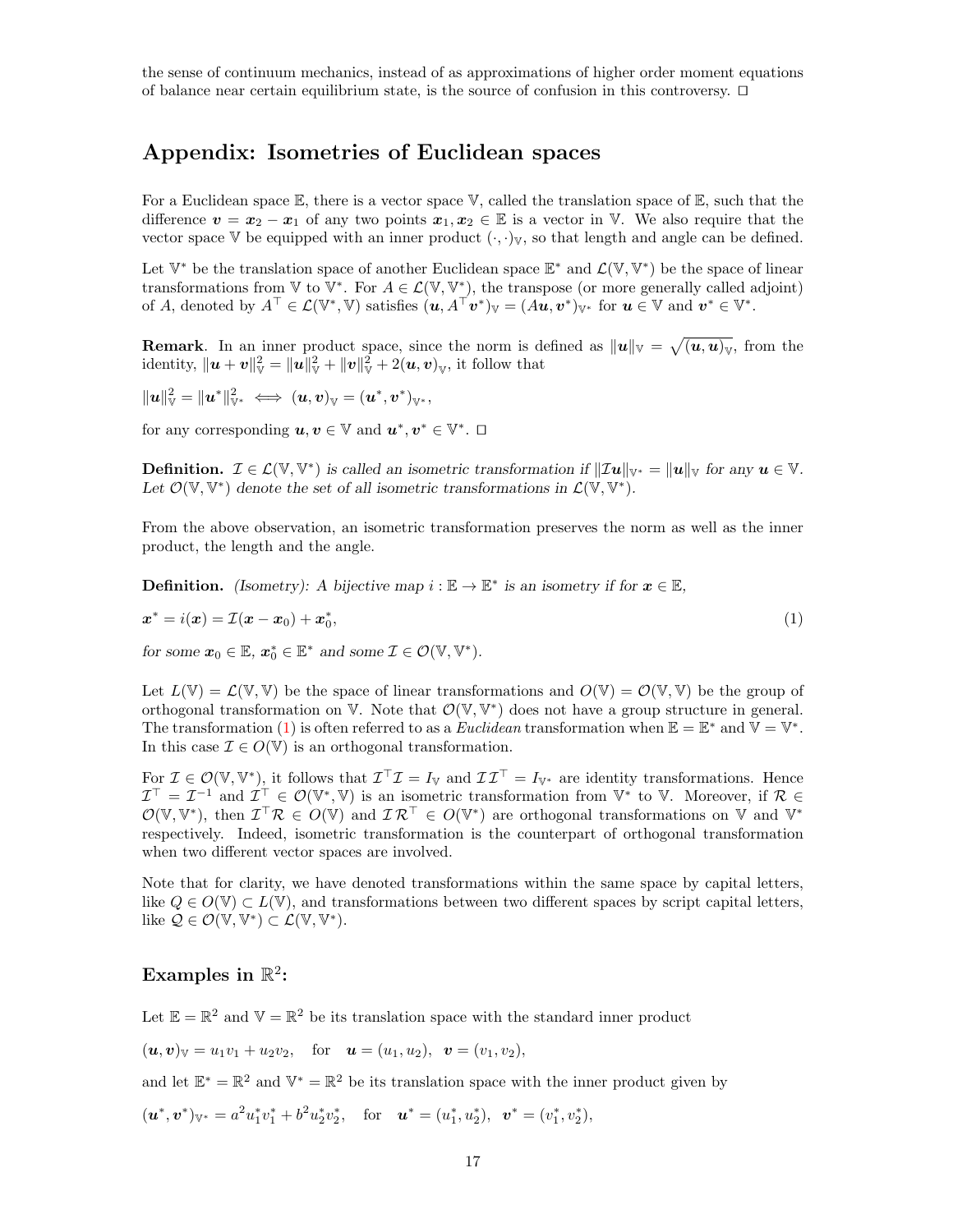for some constant  $a > 0$  and  $b > 0$ , which means it has different scaling in x- and y-directions.

Let the linear transformations R and  $R^*$  be given in matrix form relative to the standard basis  $\beta = \{(1,0), (0,1)\}\;$  of  $\mathbb{R}^2$  by

$$
[R] = \begin{bmatrix} \cos \theta & \sin \theta \\ -\sin \theta & \cos \theta \end{bmatrix}, \qquad [R^*] = \begin{bmatrix} \cos \theta & \frac{b}{a} \sin \theta \\ -\frac{a}{b} \sin \theta & \cos \theta \end{bmatrix}.
$$
 (2)

Obviously, the transformation R is orthogonal on V,  $R \in O(V)$ , while one can show that  $R^*$  is orthogonal on  $\mathbb{V}^*, R^* \in O(\mathbb{V}^*)$ . Indeed, for  $u^* = (x^*, y^*)$  and  $\hat{u}^* = R^*u^* = (\hat{x}^*, \hat{y}^*)$ , we have

$$
\hat{x}^* = x^* \cos \theta + \frac{b}{a} y^* \sin \theta, \qquad \hat{y}^* = -\frac{a}{b} x^* \sin \theta + y^* \cos \theta,
$$

and hence

$$
||R^*u^*||_{\mathbb{V}^*}=a^2(\hat{x}^*)^2+b^2(\hat{y}^*)^2=a^2(x^*)^2+b^2(x^*)^2=||u^*||_{\mathbb{V}^*}.
$$

Now consider a linear transformation  $S: V \to V^*$  given by

$$
[\mathcal{S}] = \begin{bmatrix} 1/a & 0 \\ 0 & 1/b \end{bmatrix},\tag{3}
$$

in matrix form relative to the stand basis. One can easily show that it is an isometric transformation,  $S \in \mathcal{O}(\mathbb{V}, \mathbb{V}^*)$ , i.e.,  $\|\mathcal{S}u\|_{\mathbb{V}^*} = \|u\|_{\mathbb{V}}$ .



<span id="page-17-0"></span>Figure 4: The effect of scaling and rotation: The views of the observer in space  $\mathbb E$  on the left and in space  $\mathbb{E}^*$  on the right. In this example,  $\theta = \tan^{-1}(1/2)$  and  $a = 2/3$ ,  $b = 1$ .

Geometrically, this transformation maps a figure in  $V$  to a similar figure scaled down/up in two different directions  $(x \text{ and } y)$  in  $\mathbb{V}^*$ . This is like drawings of floor plan or street maps, in which the corresponding segments have the same physical length but in different scale, or in two different snapshots of the same figure from different distances.

We can also consider the composite maps of  $(2)$  and  $(3)$ , and by direct computation, show that

$$
Q = \mathcal{S}R = R^*\mathcal{S},
$$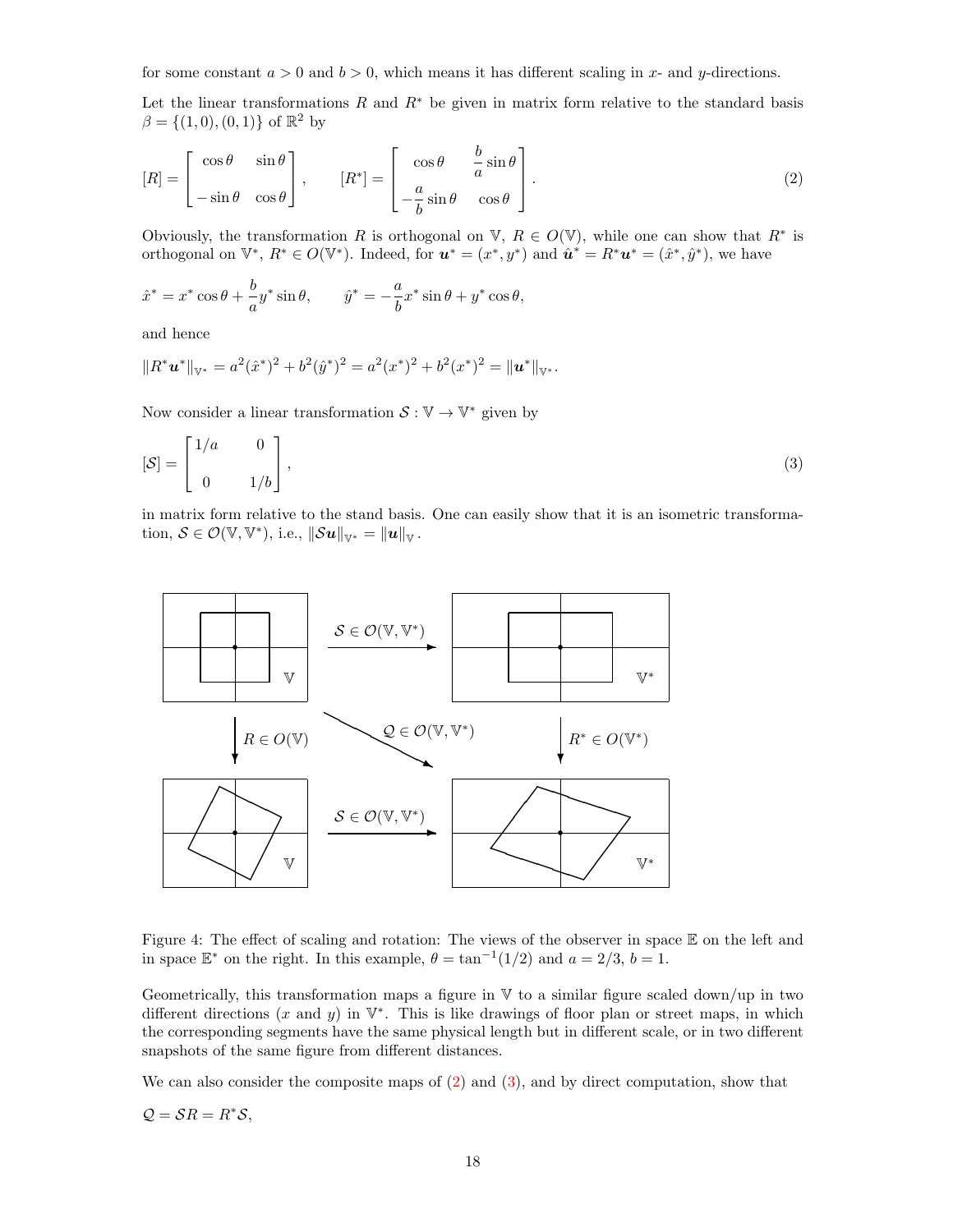which is a linear transformation from  $V$  to  $V^*$  given by (see Fig. [4\)](#page-17-0)

$$
[\mathcal{Q}] = \begin{bmatrix} \frac{1}{a}\cos\theta & \frac{1}{a}\sin\theta \\ -\frac{1}{b}\sin\theta & \frac{1}{b}\cos\theta \end{bmatrix}.
$$

One can show that  $Q \in \mathcal{O}(\mathbb{V}, \mathbb{V}^*)$  is an isometric transformation, i.e.,  $||Q\boldsymbol{u}||_{\mathbb{V}^*} = ||\boldsymbol{u}||_{\mathbb{V}}$ .

In Fig. [4](#page-17-0) for an illustration, we show the image of a square as seen by a viewer in the space  $E$ and its image as seen by another viewer in the space  $\mathbb{E}^*$ . On the left hand side, the  $\mathbb{E}$ -viewer is seeing the square in a screen with aspect ratio of 4:3 as in standard television, while on the right hand side, the  $\mathbb{E}^*$ -viewer is seeing the stretched object in the wide-screen with aspect ratio 6:3. Note that on the top, the square is stretched into a rectangle, while at the bottom, the image of the rotated square is not even a rectangle. As a little surprise, the transformation  $R^*$  looks like a rotation and a shearing, even though we have shown that  $R^*$  is an orthogonal transformation in  $O(V^*)$  due to the uneven scaling in the definition of inner product of  $V^*$ . Similarly, the isometric mapping Q transforms a square in  $V$  into a tilted parallelogram in  $V^*$  after a rotation R followed by a stretching S, or a stretching S followed by a rotation  $R^*$ .



<span id="page-18-2"></span>Figure 5: What one sees when switching from the standard 4:3 screen to the wide-screen mode of a television

In analogy with the above example, in Fig. [5](#page-18-2) by switching from the standard 4:3 screen to the wide-screen mode in a television, one may see the change in images that not only stretches the human face horizontally, but also distorts the face by shearing when the head is tilted. Nevertheless in reality, both images belong to the same face as seen from different modes (viewing spaces).

Therefore, in consideration of change of observer, besides relative motion, it would be meaningful to allow relative orientation as well as scaling between observers, i.e., consenting observers may belong to different Euclidean spaces, related by isometric transformations.

# References

- <span id="page-18-0"></span>[1] Frewer, M.: More clarity on the concept of material frame-indifference in classical continuum mechanics, Acta Mech. 202, 213-246 (2009).
- <span id="page-18-1"></span>[2] Gurtin, M.E.; Eliot, F.; Anand, L.: The Mechanics and Thermodynamics of Continua, Cambridge University Press (2010).